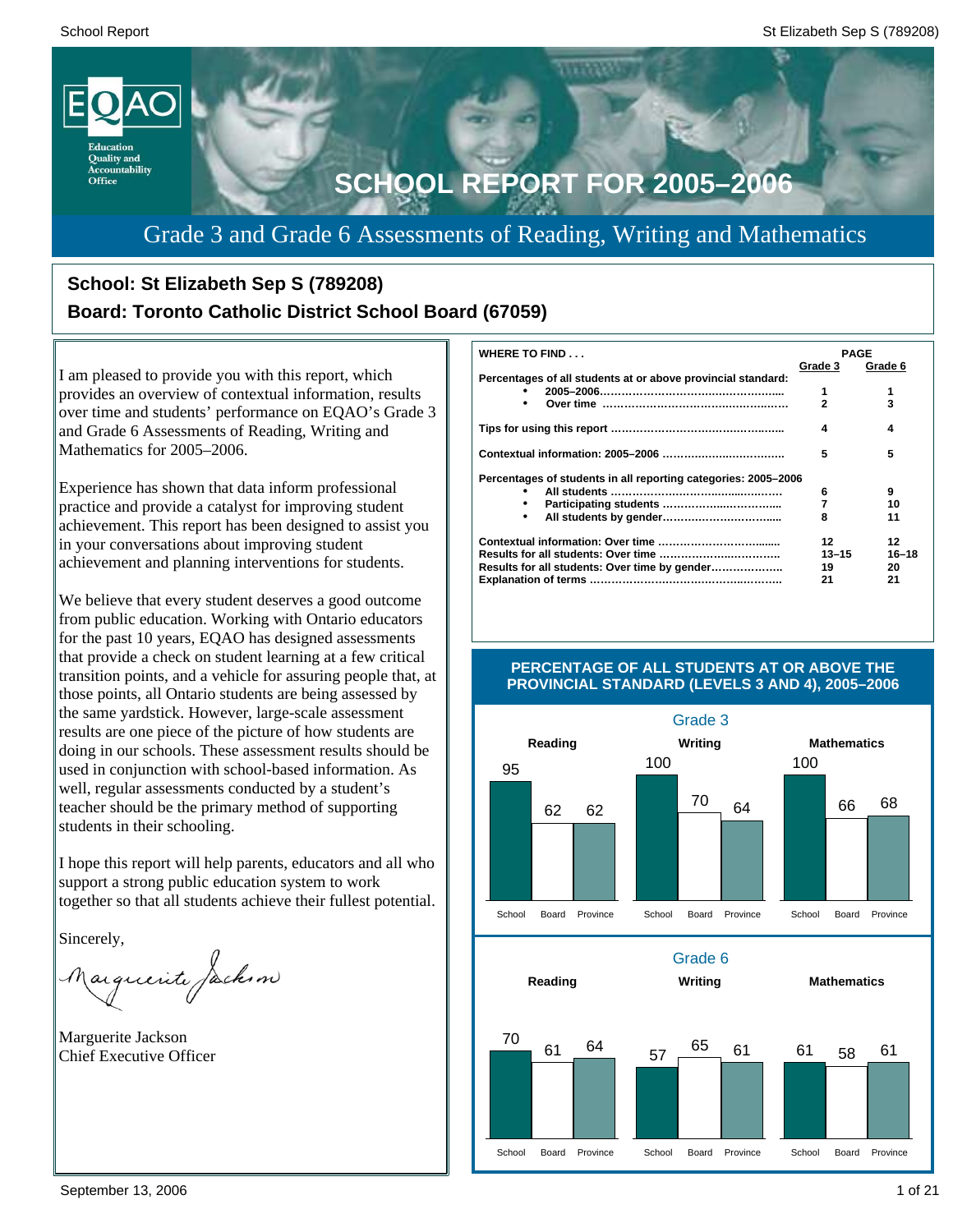# **RESULTS FOR ALL STUDENTS AT OR ABOVE THE PROVINCIAL STANDARD (LEVELS 3 AND 4) OVER TIME**

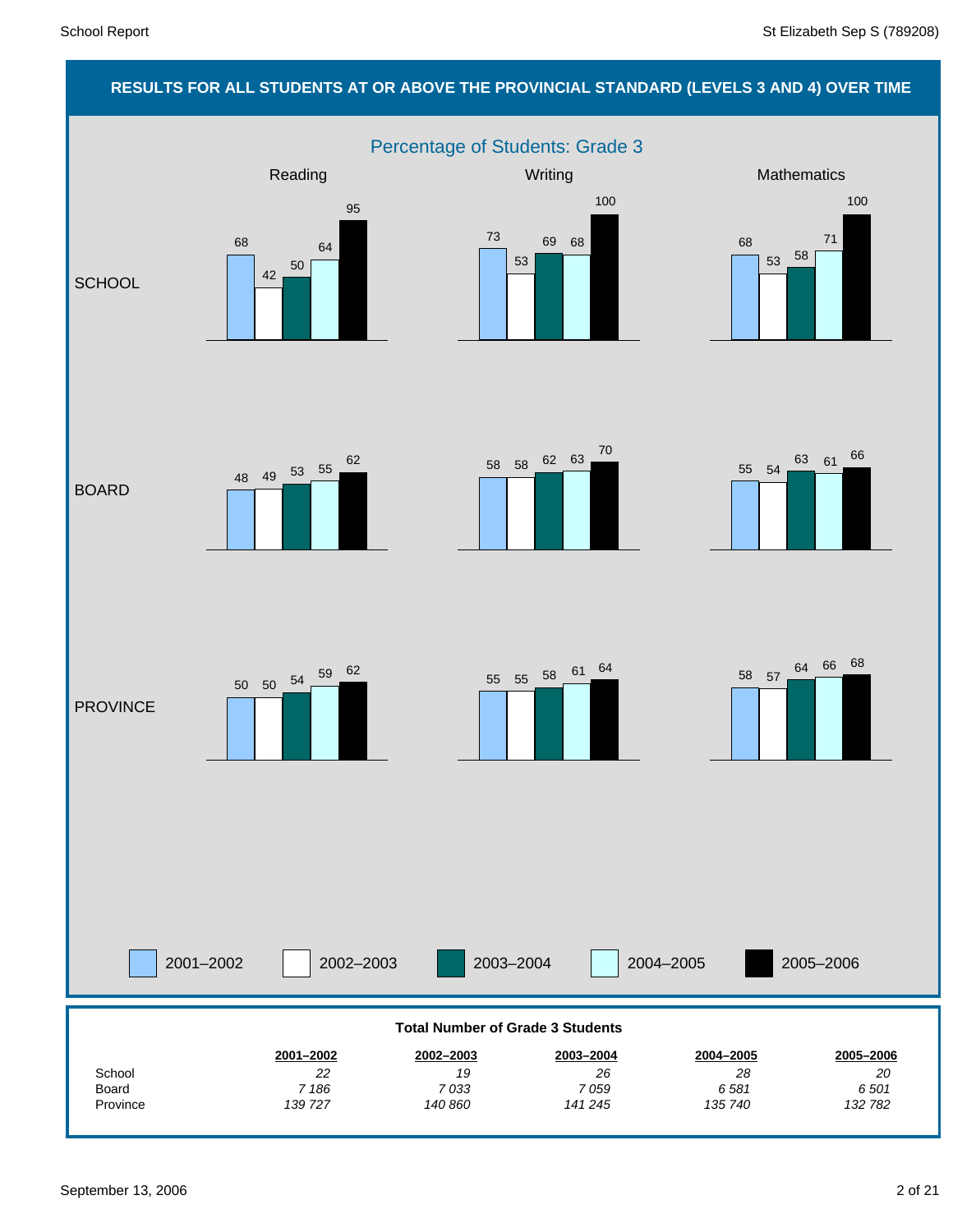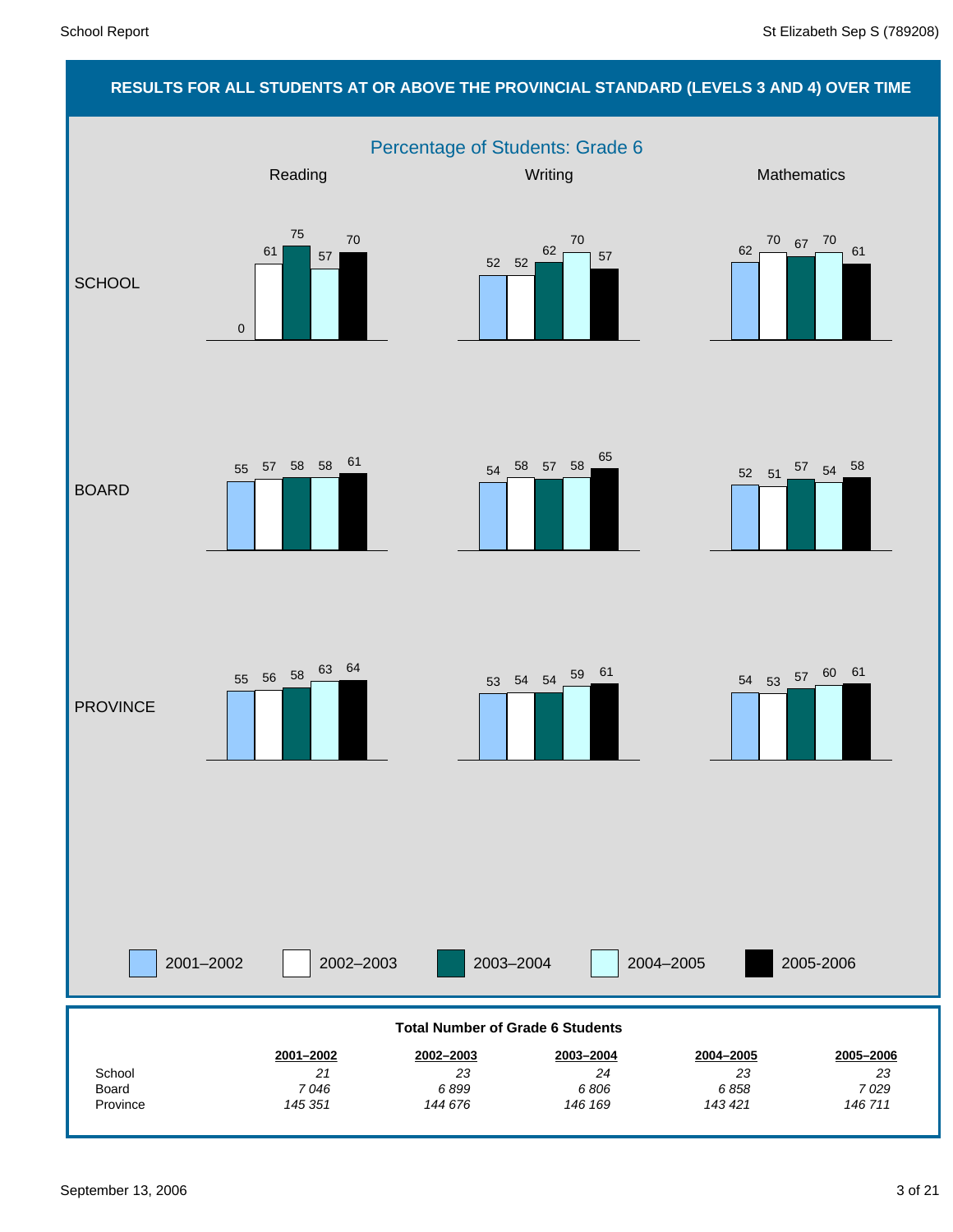Each school or board is unique. To appreciate the distinctive character of a school or board, look at the contextual information to understand the features and characteristics of the community it serves.

### $C<sub>3</sub>$

Every assessment captures the performance of students at one point in time each year. Consider the results along with other information about students' achievement in reading, writing and mathematics.

 $\alpha$ 

Exercise caution when interpreting results for small schools or boards. Results may vary considerably from year to year, and differences may look exaggerated. For example, in a school of 20 students, a difference of 10% represents only two students.

 $C<sub>3</sub>$ 

Trends may be difficult to identify or to interpret. This is especially true in small schools or boards, or in schools where there is a high turnover in the student population.

### $\alpha$

EQAO values students' privacy. Results are not reported publicly for schools where fewer than 15 students participated, because it might be possible to identify individual students.

# **TIPS ABOUT THIS SCHOOL OR BOARD REPORT**

This report shows how well students have met curriculum expectations to the end of Grade 3 and Grade 6. Students complete a set of test booklets that allow them to show what they have learned in reading, writing and mathematics. The assessments are based on *The Ontario Curriculum.*

### **This report includes**

- $\bullet$  results for this year
- a comparison of results over the past five years to aid in monitoring improvement
- information about the characteristics of the students who participated
- summary graphs showing the percentage of students achieving the provincial standard in reading, writing and mathematics
- detailed tables and graphs showing results for all levels of achievement, results for gender and participation information
- an explanation of all terms used in this report.

### **How to use this report**

- ¨ Examine the contextual information to understand the similarities and differences between the school, the board and the province; the board and the province. Consider the challenges that any differences might present.
- Examine the results for reading, writing and mathematics.
	- Are these results consistent with what you would expect?
	- · How do the school results compare to the board and the province; the board results compare to the province?
	- · How do these results compare over time?
- Speak to the school principal or the school council chair about the goals for school improvement related to reading, writing and mathematics.

The Education Quality and Accountability Office is an independent agency that gathers information about student achievement through province-wide assessments. Each year, all Grade 3 and Grade 6 students across Ontario take part in these assessments of reading, writing and mathematics. Individual results are reported to students and to parents and guardians. School, board and provincial results are released publicly.

Learn more about us at www.eqao.com.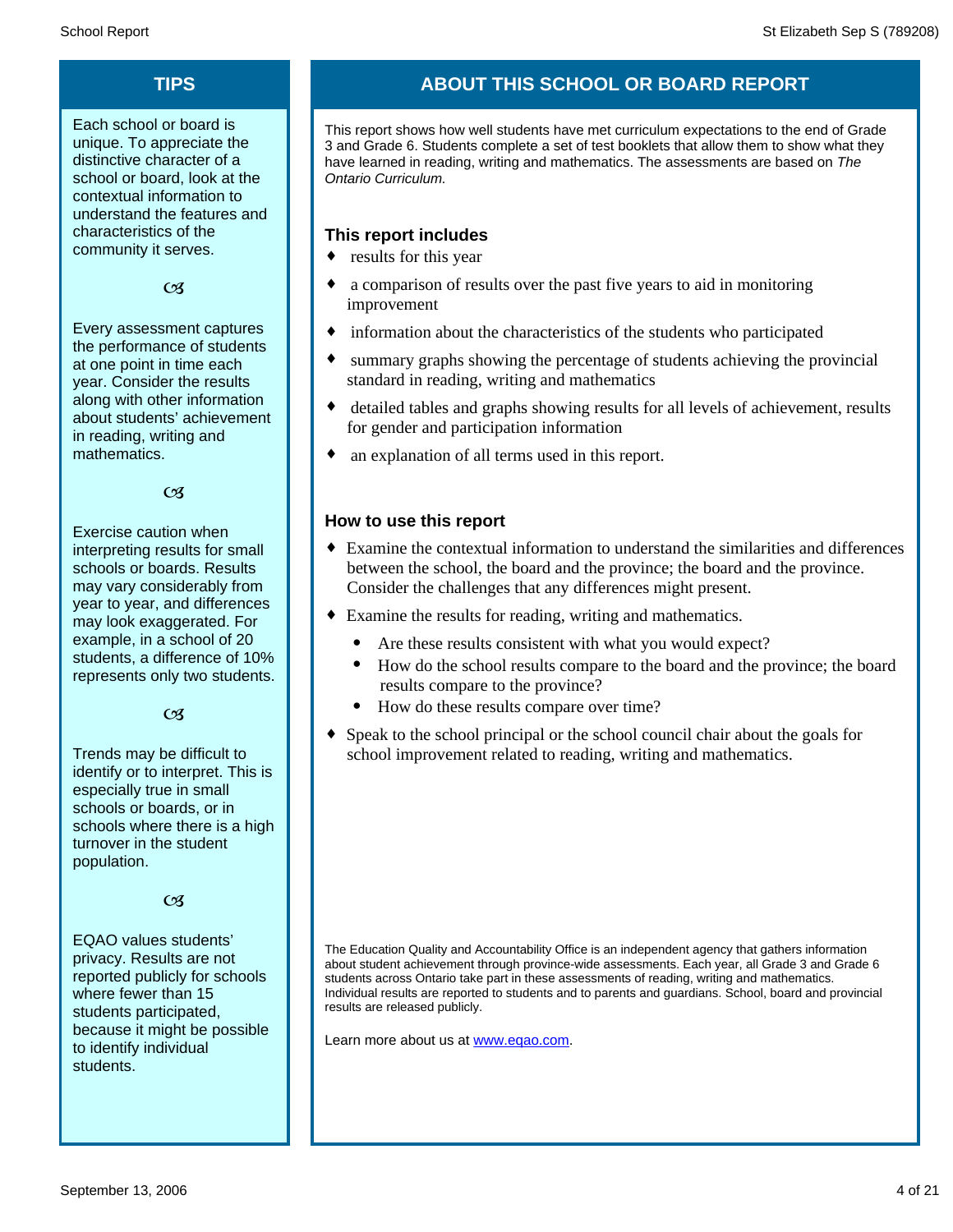### **Contextual Information: Grade 3 and Grade 6**†

This information provides a context for interpreting the school's results in relation to those of the board and the province.

| <b>Grade 3</b>                                        |                    | <b>School</b> | <b>Board</b> | <b>Province</b> |
|-------------------------------------------------------|--------------------|---------------|--------------|-----------------|
| Number of students                                    |                    | 20            | 6501         | 132 782         |
| Students participating in reading*                    |                    | 100%          | 94%          | 94%             |
| writing*                                              |                    | 100%          | 94%          | 94%             |
| mathematics*                                          |                    | 100%          | 94%          | 95%             |
| Female                                                |                    | 45%           | 49%          | 49%             |
| Male                                                  |                    | 55%           | 51%          | 51%             |
| ESL/ELD learners**                                    |                    | 5%            | 2%           | 7%              |
| Students with special needs (excluding gifted)**      |                    | 15%           | 12%          | 12%             |
| Born outside Canada                                   |                    | 20%           | 16%          | 10%             |
| In Canada less than one year                          |                    | 5%            | 1%           | 1%              |
| In Canada one year or more but less than three years  |                    | 0%            | 4%           | 2%              |
| In Canada three years or more                         |                    | 15%           | 11%          | 6%              |
| First language learned at home was other than English |                    | 20%           | 30%          | 18%             |
| Year student entered current school:                  | 2005-2006          | 25%           | 11%          | 13%             |
|                                                       | 2004-2005          | 5%            | 10%          | 15%             |
|                                                       | 2003-2004          | 20%           | 12%          | 13%             |
|                                                       | Prior to 2002-2003 | 50%           | 66%          | 55%             |
|                                                       | Data not available | $0\%$         | $2\%$        | 4%              |
| Grade 6                                               |                    | <b>School</b> | <b>Board</b> | <b>Province</b> |
| Number of students                                    |                    | 23            | 7029         | 146711          |
| Students participating in reading                     |                    | 91%           | 95%          | 95%             |
| writing                                               |                    | 91%           | 95%          | 95%             |
| mathematics                                           |                    | 91%           | 95%          | 95%             |
| Female                                                |                    | 43%           | 49%          | 48%             |
| Male                                                  |                    | 57%           | 51%          | 52%             |
| ESL/ELD learners**                                    |                    | 17%           | 2%           | 5%              |
| Students with special needs (excluding gifted)**      |                    | 17%           | 18%          | 15%             |

† Contextual data pertaining to gender, student status, school background, place of birth, language learned at home and year entered school are provided by

2004–2005

2003–2004

 Prior to 2002–2003 Data not available

schools and/or boards through the Student Data Collection process. Some data may be missing, because they were not reported by the school.<br>\* Not all French Immersion students wrote all components of the Grade 3 assessment; determined by the French Immersion participation option selected by their board.

30% 18% 11% 9% 1% 1% 13% 4% 2% 9% 14% 8% 26% 36% 17% 9% 10% 22%

30% 9% 13% 9% 8% 9% 52% 71% 53% 0% 2% 3%

\*\* See the Explanation of Terms.

Born outside Canada

In Canada three years or more

In Canada less than one year

Year student entered current school: 2005–2006

In Canada one year or more but less than three years

First language learned at home was other than English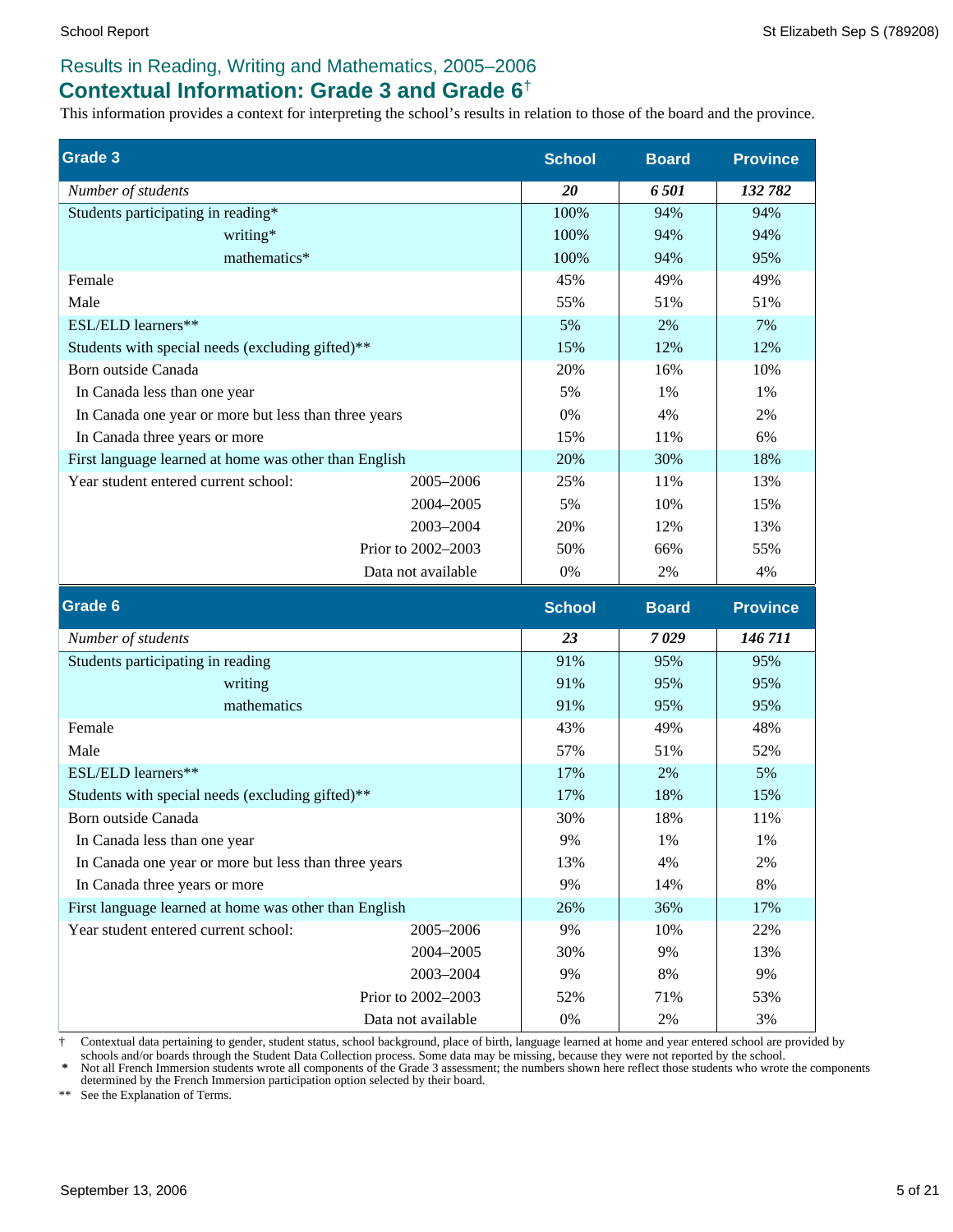### **Grade 3: All Students**

| <b>Grade 3: Reading*</b>                                                       |                     |      |                         |                            |  |  |  |  |
|--------------------------------------------------------------------------------|---------------------|------|-------------------------|----------------------------|--|--|--|--|
| Number of Students                                                             | <b>School</b><br>20 |      | <b>Board</b><br>6 3 6 6 | <b>Province</b><br>129 630 |  |  |  |  |
|                                                                                | #                   | $\%$ | $\frac{0}{0}$           | $\%$                       |  |  |  |  |
| Level 4                                                                        | $\overline{2}$      | 10%  | 7%                      | 6%                         |  |  |  |  |
| Level 3                                                                        | 17                  | 85%  | 55%                     | 56%                        |  |  |  |  |
| Level 2                                                                        |                     | 5%   | 24%                     | 24%                        |  |  |  |  |
| Level 1                                                                        | Ω                   | 0%   | 6%                      | 6%                         |  |  |  |  |
| $NE1**$                                                                        | 0                   | 0%   | 1%                      | 1%                         |  |  |  |  |
| Participating<br><b>Students</b>                                               | 20                  | 100% | 94%                     | 94%                        |  |  |  |  |
| No Data                                                                        | O                   | 0%   | 2%                      | 1%                         |  |  |  |  |
| Exempt                                                                         |                     | 0%   | 4%                      | 5%                         |  |  |  |  |
| <b>At or Above</b><br><b>Provincial Standard</b><br>(Levels 3 and 4) $\dagger$ |                     | 62%  | 62%                     |                            |  |  |  |  |



| <b>Grade 3: Mathematics*</b>                                                   |                     |      |                         |                            |  |  |  |  |
|--------------------------------------------------------------------------------|---------------------|------|-------------------------|----------------------------|--|--|--|--|
| <b>Number of Students</b>                                                      | <b>School</b><br>20 |      | <b>Board</b><br>6 5 0 1 | <b>Province</b><br>132 782 |  |  |  |  |
|                                                                                | #                   | $\%$ | $\frac{0}{0}$           | $\%$                       |  |  |  |  |
| Level 4                                                                        | 5                   | 25%  | 13%                     | 11%                        |  |  |  |  |
| Level 3                                                                        | 15                  | 75%  | 54%                     | 57%                        |  |  |  |  |
| Level 2                                                                        | 0                   | 0%   | 25%                     | 23%                        |  |  |  |  |
| Level 1                                                                        | 0                   | 0%   | 2%                      | 3%                         |  |  |  |  |
| $NE1**$                                                                        | 0                   | 0%   | ${<}1\%$                | ${<}1\%$                   |  |  |  |  |
| Participating<br><b>Students</b>                                               | 20                  | 100% | 94%                     | 95%                        |  |  |  |  |
| No Data                                                                        | O                   | 0%   | 2%                      | 1%                         |  |  |  |  |
| <b>Exempt</b>                                                                  | 0                   | 0%   | 4%                      | 4%                         |  |  |  |  |
| <b>At or Above</b><br><b>Provincial Standard</b><br>(Levels 3 and 4) $\dagger$ |                     | 66%  | 68%                     |                            |  |  |  |  |







\* Because percentages in tables and graphs are rounded, and because graphs do not show all reporting categories, percentages may not add to 100.

**\*\*** See the Explanation of Terms.

† These percentages are based on the actual number of students and cannot be calculated simply by adding the rounded percentages of students at Levels 3 and 4.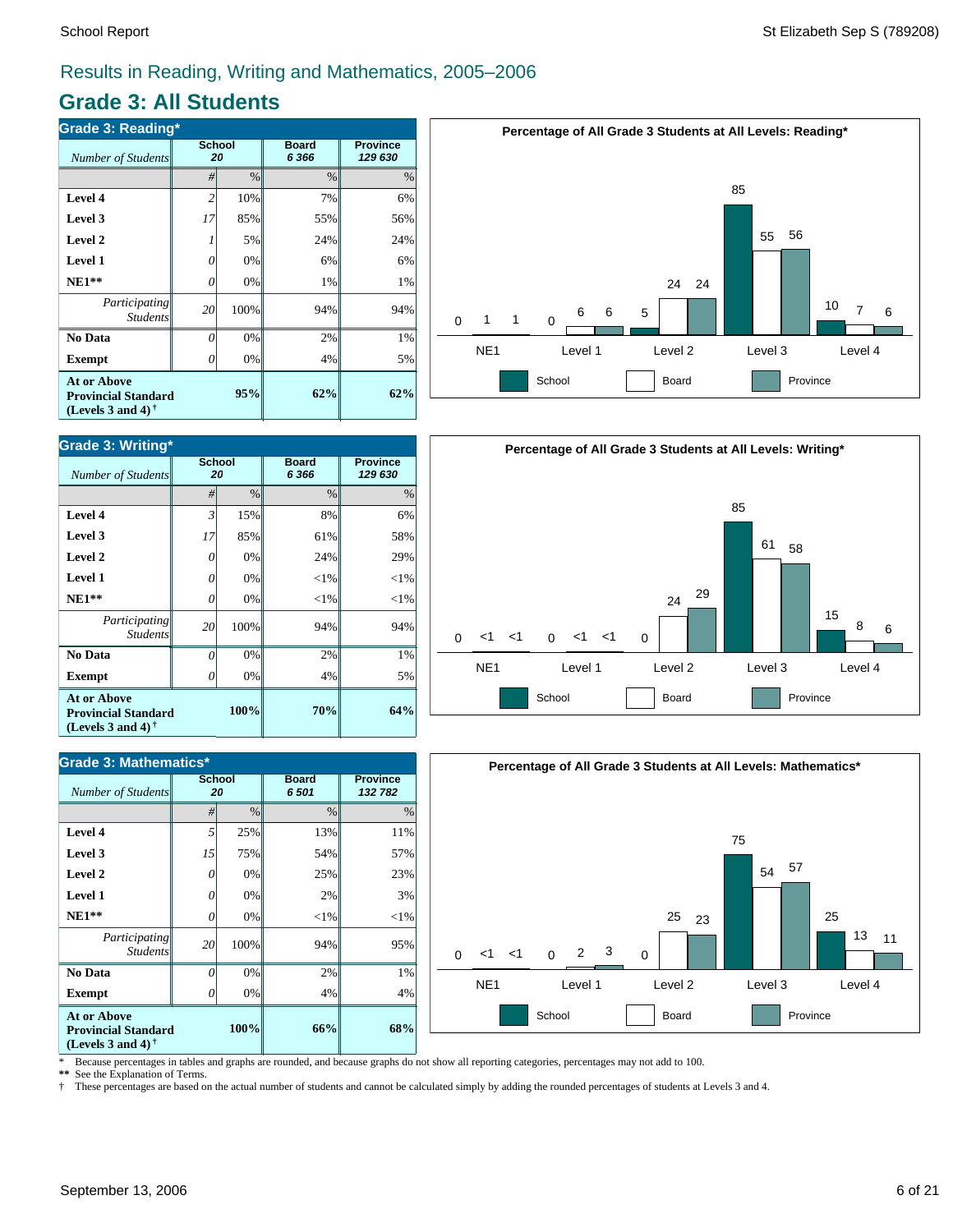# **Grade 3: Participating Students (excludes "no data" and "exempt" categories)**

| Number of Students                                                             | <b>School</b><br>20 |               | <b>Board</b><br>5965 | <b>Province</b><br>121 290 |  |
|--------------------------------------------------------------------------------|---------------------|---------------|----------------------|----------------------------|--|
|                                                                                | #                   | $\frac{0}{0}$ | $\frac{0}{0}$        | $\%$                       |  |
| Level 4                                                                        | $\overline{c}$      | 10%           | 8%                   | 7%                         |  |
| Level 3                                                                        | 17                  | 85%           | 58%                  | 60%                        |  |
| Level 2                                                                        |                     | 5%            | 26%                  | 26%                        |  |
| Level 1                                                                        | 0                   | 0%            | 7%                   | 6%                         |  |
| $NE1**$                                                                        | O                   | 0%            | 1%                   | 2%                         |  |
| <b>At or Above</b><br><b>Provincial Standard</b><br>(Levels 3 and 4) $\dagger$ |                     | 95%           | 66%                  | 67%                        |  |



| Grade 3: Writing*                                                       |                     |      |                      |          |  |  |  |
|-------------------------------------------------------------------------|---------------------|------|----------------------|----------|--|--|--|
| Number of Students                                                      | <b>School</b><br>20 |      | <b>Board</b><br>5978 |          |  |  |  |
|                                                                         | #                   | %    | $\frac{0}{0}$        | $\%$     |  |  |  |
| Level 4                                                                 | $\mathfrak{Z}$      | 15%  | 9%                   | 6%       |  |  |  |
| Level 3                                                                 | 17                  | 85%  | 65%                  | 62%      |  |  |  |
| Level 2                                                                 | 0                   | 0%   | 25%                  | 31%      |  |  |  |
| Level 1                                                                 | 7                   | 0%   | $<$ 1%               | ${<}1\%$ |  |  |  |
| $NE1**$                                                                 |                     | 0%   | $<$ 1%               | ${<}1\%$ |  |  |  |
| At or Above<br><b>Provincial Standard</b><br>(Levels 3 and 4) $\dagger$ |                     | 100% | 74%                  | 68%      |  |  |  |



| Grade 3: Mathematics*                                                          |              |               |                         |        |  |  |  |  |
|--------------------------------------------------------------------------------|--------------|---------------|-------------------------|--------|--|--|--|--|
| Number of Students                                                             | School<br>20 |               | <b>Board</b><br>6 1 1 3 |        |  |  |  |  |
|                                                                                | #            | $\frac{0}{0}$ | $\frac{0}{0}$           | $\%$   |  |  |  |  |
| Level 4                                                                        | 5            | 25%           | 13%                     | 12%    |  |  |  |  |
| Level 3                                                                        | 15           | 75%           | 57%                     | 61%    |  |  |  |  |
| Level 2                                                                        |              | 0%            | 26%                     | 24%    |  |  |  |  |
| Level 1                                                                        | Ω            | 0%            | 3%                      | 3%     |  |  |  |  |
| $NE1**$                                                                        |              | 0%            | 1%                      | $<$ 1% |  |  |  |  |
| <b>At or Above</b><br><b>Provincial Standard</b><br>(Levels 3 and 4) $\dagger$ |              | 100%          | 71%                     | 72%    |  |  |  |  |



\* Because percentages in tables and graphs are rounded, percentages may not add to 100.

\*\* See the Explanation of Terms.<br>
<sup>†</sup> These percentages are based o † These percentages are based on the actual number of students and cannot be calculated simply by adding the rounded percentages of students at Levels 3 and 4.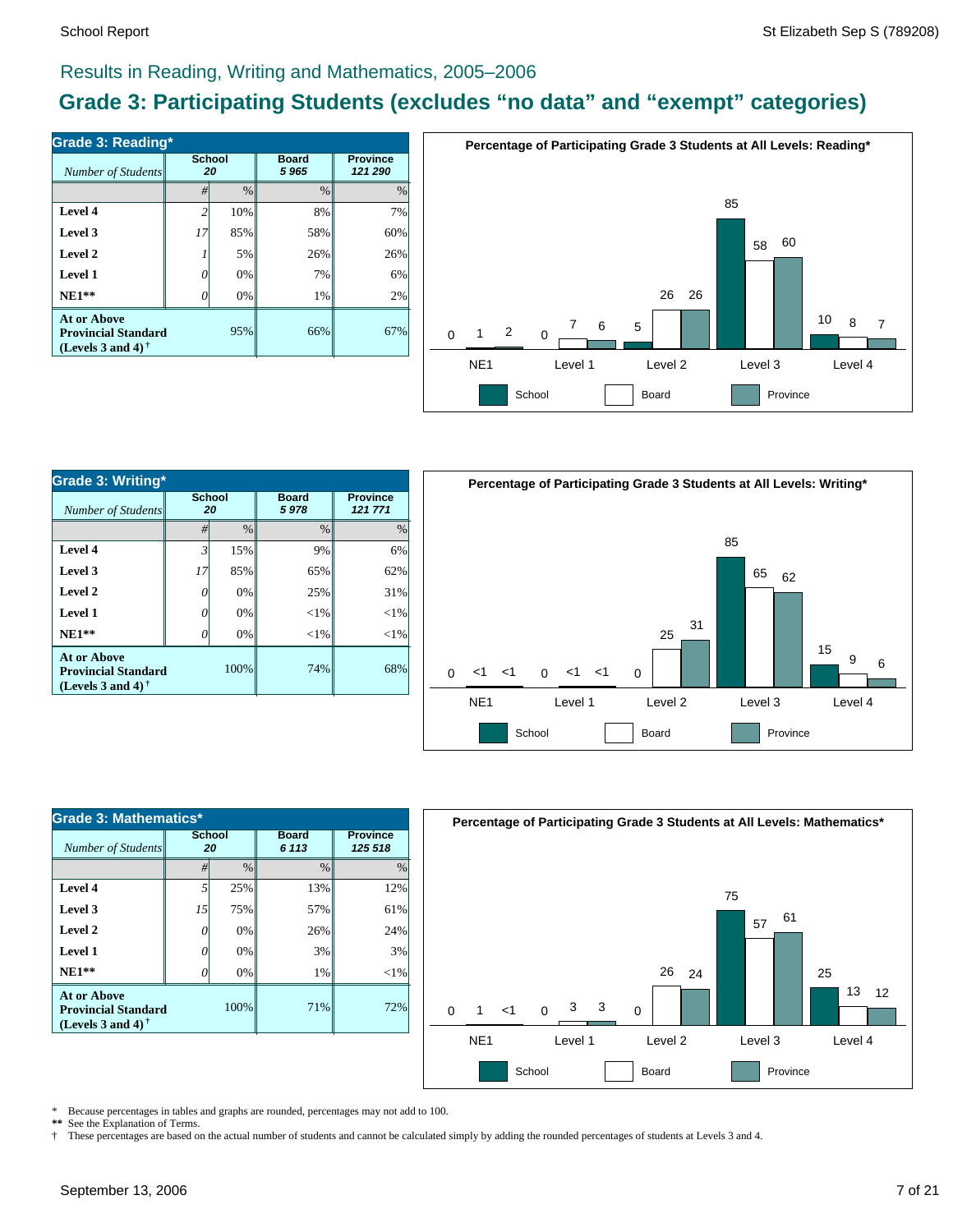# **Grade 3: Gender††**

| Grade 3: School*                                                                                     |               |             |               |                    |                      |             |  |
|------------------------------------------------------------------------------------------------------|---------------|-------------|---------------|--------------------|----------------------|-------------|--|
|                                                                                                      | Reading       |             | Writing       |                    | <b>Mathematics</b>   |             |  |
| Number of Students                                                                                   | Female<br>N/R | Male<br>N/R | Female<br>N/R | <b>Male</b><br>N/R | <b>Female</b><br>N/R | Male<br>N/R |  |
| Level 4                                                                                              | N/R           | N/R         | N/R           | N/R                | N/R                  | N/R         |  |
| Level 3                                                                                              | N/R           | N/R         | N/R           | N/R                | N/R                  | N/R         |  |
| Level 2                                                                                              | N/R           | N/R         | N/R           | N/R                | N/R                  | N/R         |  |
| Level 1                                                                                              | N/R           | N/R         | N/R           | N/R                | N/R                  | N/R         |  |
| $NE1**$                                                                                              | N/R           | N/R         | N/R           | N/R                | N/R                  | N/R         |  |
| Participating<br><b>Students</b>                                                                     | N/R           | N/R         | N/R           | N/R                | N/R                  | N/R         |  |
| <b>No Data</b>                                                                                       | N/R           | N/R         | N/R           | N/R                | N/R                  | N/R         |  |
| <b>Exempt</b>                                                                                        | N/R           | N/R         | N/R           | N/R                | N/R                  | N/R         |  |
| <b>At or Above</b><br><b>Provincial Standard</b><br>(Levels 3 and 4) <sup><math>\dagger</math></sup> | N/R           | N/R         | N/R           | N/R                | N/R                  | N/R         |  |

| Grade 3: Board*                                                                                      |                          |                 |                         |                 |                        |                 |  |
|------------------------------------------------------------------------------------------------------|--------------------------|-----------------|-------------------------|-----------------|------------------------|-----------------|--|
|                                                                                                      | Reading                  |                 | <b>Writing</b>          |                 | <b>Mathematics</b>     |                 |  |
| Number of Students                                                                                   | <b>Female</b><br>3 1 1 9 | Male<br>3 2 4 7 | <b>Female</b><br>3 1 19 | Male<br>3 2 4 7 | <b>Female</b><br>3 190 | Male<br>3 3 1 1 |  |
| Level 4                                                                                              | 9%                       | 6%              | 11%                     | 6%              | 12%                    | 13%             |  |
| Level 3                                                                                              | 58%                      | 52%             | 65%                     | 58%             | 54%                    | 54%             |  |
| Level 2                                                                                              | 22%                      | 26%             | 19%                     | 28%             | 26%                    | 23%             |  |
| Level 1                                                                                              | 5%                       | 7%              | ${<}1\%$                | ${<}1\%$        | 3%                     | 2%              |  |
| $NE1**$                                                                                              | 1%                       | 2%              | ${<}1\%$                | ${<}1\%$        | ${<}1\%$               | ${<}1\%$        |  |
| Participating<br><i>Students</i>                                                                     | 95%                      | 92%             | 96%                     | 92%             | 95%                    | 93%             |  |
| No Data                                                                                              | 2%                       | 3%              | 2%                      | 2%              | 2%                     | 3%              |  |
| <b>Exempt</b>                                                                                        | 3%                       | 5%              | 3%                      | 5%              | 3%                     | 5%              |  |
| <b>At or Above</b><br><b>Provincial Standard</b><br>(Levels 3 and 4) <sup><math>\dagger</math></sup> | 67%                      | 58%             | 76%                     | 64%             | 66%                    | 67%             |  |

| <b>Grade 3: Province*</b>                                                      |                        |                |                        |                       |                         |                |  |
|--------------------------------------------------------------------------------|------------------------|----------------|------------------------|-----------------------|-------------------------|----------------|--|
|                                                                                | Reading                |                | <b>Writing</b>         |                       | <b>Mathematics</b>      |                |  |
| Number of Students                                                             | <b>Female</b><br>62836 | Male<br>66 742 | <b>Female</b><br>62836 | <b>Male</b><br>66 742 | <b>Female</b><br>64 668 | Male<br>68 062 |  |
| Level 4                                                                        | 8%                     | 4%             | 8%                     | 4%                    | 11%                     | 11%            |  |
| Level 3                                                                        | 60%                    | 52%            | 64%                    | 52%                   | 57%                     | 57%            |  |
| Level 2                                                                        | 21%                    | 27%            | 23%                    | 35%                   | 24%                     | 22%            |  |
| <b>Level 1</b>                                                                 | 4%                     | 7%             | ${<}1\%$               | 1%                    | 3%                      | 2%             |  |
| $NE1**$                                                                        | 1%                     | 2%             | $<$ 1%                 | 1%                    | ${<}1\%$                | 1%             |  |
| Participating<br><b>Students</b>                                               | 95%                    | 92%            | 95%                    | 92%                   | 96%                     | 93%            |  |
| No Data                                                                        | 1%                     | 2%             | 1%                     | 2%                    | 1%                      | 1%             |  |
| <b>Exempt</b>                                                                  | 4%                     | 6%             | 3%                     | 6%                    | 3%                      | 5%             |  |
| <b>At or Above</b><br><b>Provincial Standard</b><br>(Levels 3 and 4) $\dagger$ | 68%                    | 57%            | 72%                    | 56%                   | 68%                     | 69%            |  |







\* Because percentages in tables and graphs are rounded, and because graphs do not show all reporting categories, percentages may not add to 100.

See the Explanation of Terms.

† These percentages are based on the actual number of students and cannot be calculated simply by adding the rounded percentages of students at Levels 3 and 4.<br>†† Results by gender include only students for whom gender dat

†† Results by gender include only students for whom gender data were available.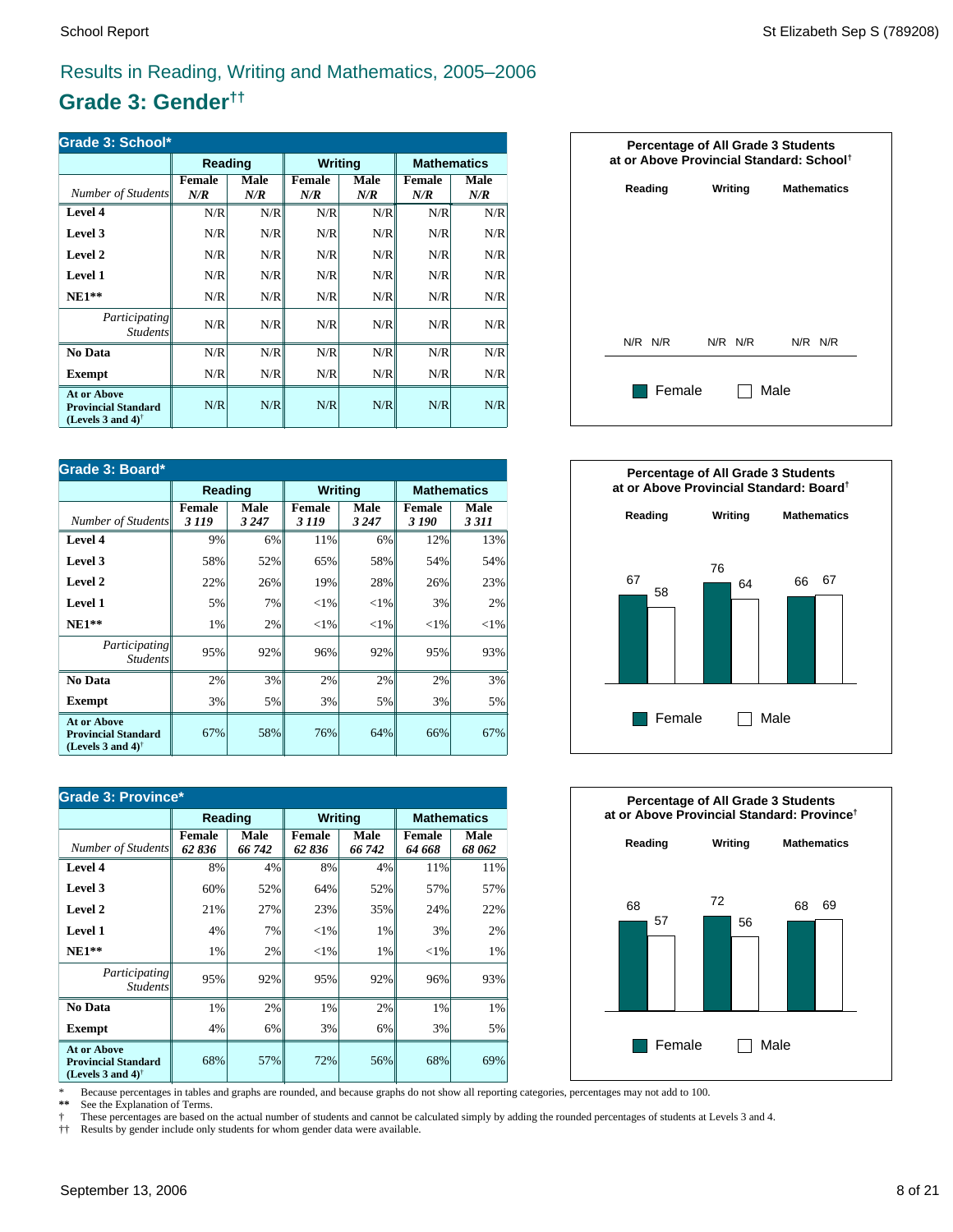# **Grade 6: All Students**

| Grade 6: Reading*                                                                                    |                     |      |                      |                            |  |  |  |
|------------------------------------------------------------------------------------------------------|---------------------|------|----------------------|----------------------------|--|--|--|
| Number of Students                                                                                   | <b>School</b><br>23 |      | <b>Board</b><br>7029 | <b>Province</b><br>146 711 |  |  |  |
|                                                                                                      | #                   | $\%$ | $\%$                 | $\%$                       |  |  |  |
| Level 4                                                                                              |                     | 4%   | 8%                   | 8%                         |  |  |  |
| Level 3                                                                                              | 15                  | 65%  | 53%                  | 56%                        |  |  |  |
| Level 2                                                                                              | 5                   | 22%  | 26%                  | 24%                        |  |  |  |
| <b>Level 1</b>                                                                                       | O                   | 0%   | 7%                   | 6%                         |  |  |  |
| $NE1**$                                                                                              | 0                   | 0%   | 1%                   | 1%                         |  |  |  |
| Participating<br><b>Students</b>                                                                     | 21                  | 91%  | 95%                  | 95%                        |  |  |  |
| No Data                                                                                              | Ω                   | 0%   | 1%                   | 1%                         |  |  |  |
| <b>Exempt</b>                                                                                        |                     | 9%   | 3%                   | 4%                         |  |  |  |
| <b>At or Above</b><br><b>Provincial Standard</b><br>(Levels 3 and 4) <sup><math>\dagger</math></sup> |                     | 61%  | 64%                  |                            |  |  |  |



| Grade 6: Mathematics*                                                          |                     |      |                      |                            |  |  |  |
|--------------------------------------------------------------------------------|---------------------|------|----------------------|----------------------------|--|--|--|
| <b>Number of Students</b>                                                      | <b>School</b><br>23 |      | <b>Board</b><br>7029 | <b>Province</b><br>146 711 |  |  |  |
|                                                                                | #                   | $\%$ | $\frac{0}{0}$        | %                          |  |  |  |
| Level 4                                                                        |                     | 4%   | 11%                  | 11%                        |  |  |  |
| Level 3                                                                        | 13                  | 57%  | 47%                  | 50%                        |  |  |  |
| Level 2                                                                        |                     | 30%  | 28%                  | 27%                        |  |  |  |
| <b>Level 1</b>                                                                 | 0                   | 0%   | 9%                   | 7%                         |  |  |  |
| $NE1**$                                                                        | 0                   | 0%   | $<$ 1%               | $<$ 1%                     |  |  |  |
| Participating<br><b>Students</b>                                               | 21                  | 91%  | 95%                  | 95%                        |  |  |  |
| No Data                                                                        | N                   | 0%   | 2%                   | 1%                         |  |  |  |
| <b>Exempt</b>                                                                  | 2                   | 9%   | 3%                   | 4%                         |  |  |  |
| <b>At or Above</b><br><b>Provincial Standard</b><br>(Levels 3 and 4) $\dagger$ |                     | 58%  | 61%                  |                            |  |  |  |







\* Because percentages in tables and graphs are rounded, and because graphs do not show all reporting categories, percentages may not add to 100.

**\*\*** See the Explanation of Terms.

† These percentages are based on the actual number of students and cannot be calculated simply by adding the rounded percentages of students at Levels 3 and 4.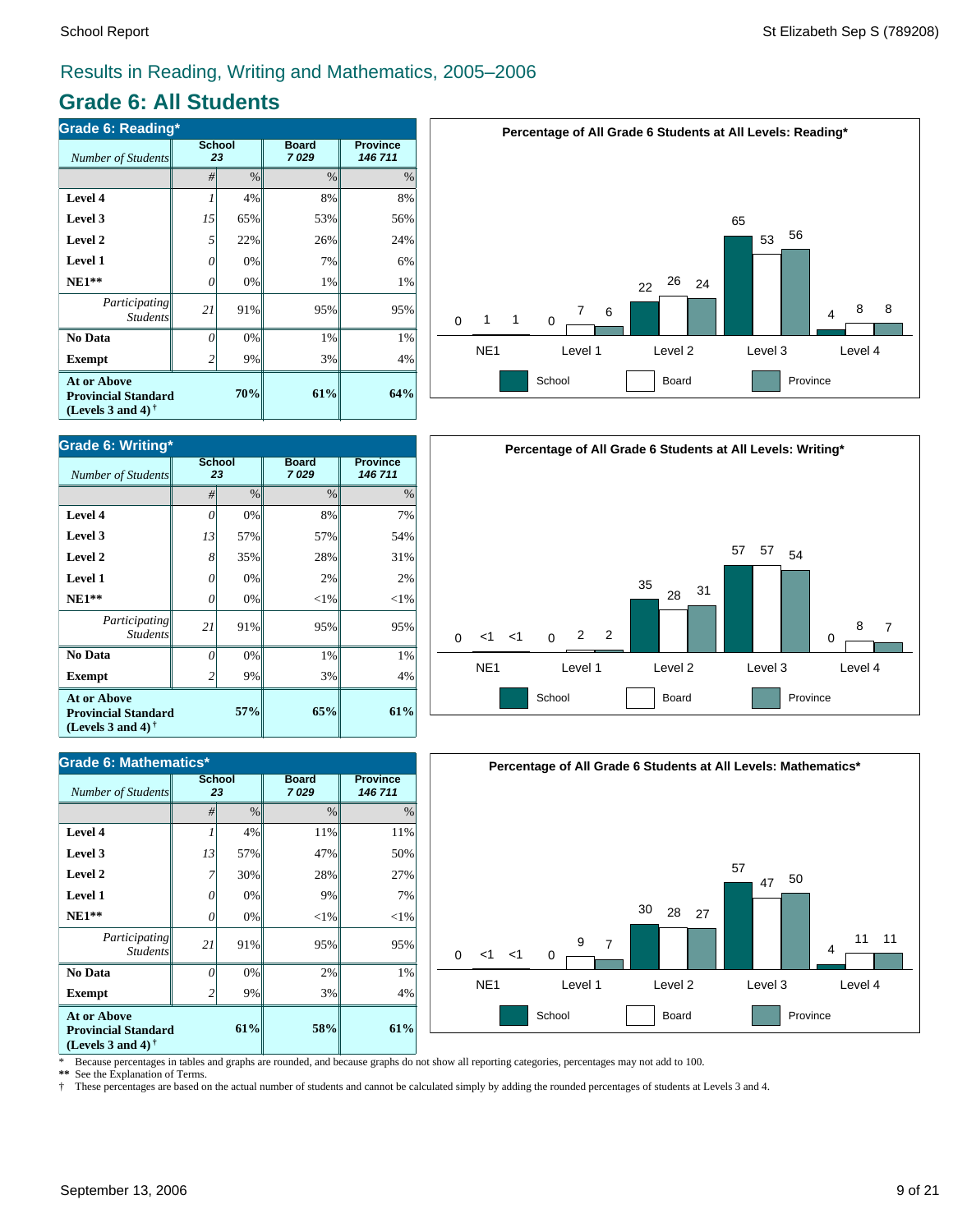# **Grade 6: Participating Students (excludes "no data" and "exempt" categories)**

| Number of Students                                                                            | <b>School</b><br>21 |               | <b>Board</b><br>6694 | <b>Province</b><br>138 696 |  |
|-----------------------------------------------------------------------------------------------|---------------------|---------------|----------------------|----------------------------|--|
|                                                                                               | #                   | $\frac{0}{0}$ | $\frac{0}{0}$        | $\%$                       |  |
| Level 4                                                                                       |                     | 5%            | 8%                   | 8%                         |  |
| Level 3                                                                                       | 15                  | 71%           | 56%                  | 59%                        |  |
| Level 2                                                                                       | 5                   | 24%           | 27%                  | 26%                        |  |
| Level 1                                                                                       | G                   | 0%            | 8%                   | 6%                         |  |
| $NE1**$                                                                                       |                     | 0%            | 1%                   | 1%                         |  |
| At or Above<br><b>Provincial Standard</b><br>(Levels 3 and 4) <sup><math>\dagger</math></sup> |                     | 76%           | 64%                  | 67%                        |  |



| Grade 6: Writing*                                                       |              |               |                      |          |  |  |  |
|-------------------------------------------------------------------------|--------------|---------------|----------------------|----------|--|--|--|
| Number of Students                                                      | School<br>21 |               | <b>Board</b><br>6689 |          |  |  |  |
|                                                                         | #            | $\frac{0}{0}$ | $\frac{0}{0}$        | $\%$     |  |  |  |
| Level 4                                                                 | 7            | 0%            | 9%                   | 7%       |  |  |  |
| Level 3                                                                 | 13           | 62%           | 60%                  | 57%      |  |  |  |
| Level 2                                                                 | 8'           | 38%           | 29%                  | 33%      |  |  |  |
| Level 1                                                                 | 0            | 0%            | 2%                   | 2%       |  |  |  |
| $NE1**$                                                                 |              | 0%            | $<$ 1%               | ${<}1\%$ |  |  |  |
| At or Above<br><b>Provincial Standard</b><br>(Levels 3 and 4) $\dagger$ |              | 62%           | 69%                  | 65%      |  |  |  |



| Grade 6: Mathematics*                                                          |              |               |                      |                            |  |  |  |
|--------------------------------------------------------------------------------|--------------|---------------|----------------------|----------------------------|--|--|--|
| Number of Students                                                             | School<br>21 |               | <b>Board</b><br>6684 | <b>Province</b><br>138 697 |  |  |  |
|                                                                                | #            | $\frac{0}{0}$ | $\frac{0}{0}$        | $\frac{0}{0}$              |  |  |  |
| Level 4                                                                        |              | 5%            | 11%                  | 11%                        |  |  |  |
| Level 3                                                                        | 13           | 62%           | 50%                  | 53%                        |  |  |  |
| Level 2                                                                        |              | 33%           | 29%                  | 29%                        |  |  |  |
| Level 1                                                                        | 0            | 0%            | 9%                   | 7%                         |  |  |  |
| $NE1**$                                                                        |              | 0%            | ${<}1\%$             | $<$ 1%                     |  |  |  |
| <b>At or Above</b><br><b>Provincial Standard</b><br>(Levels 3 and 4) $\dagger$ |              | 67%           | 61%                  | 64%                        |  |  |  |



\* Because percentages in tables and graphs are rounded, percentages may not add to 100.

\*\* See the Explanation of Terms.<br>
<sup>†</sup> These percentages are based o † These percentages are based on the actual number of students and cannot be calculated simply by adding the rounded percentages of students at Levels 3 and 4.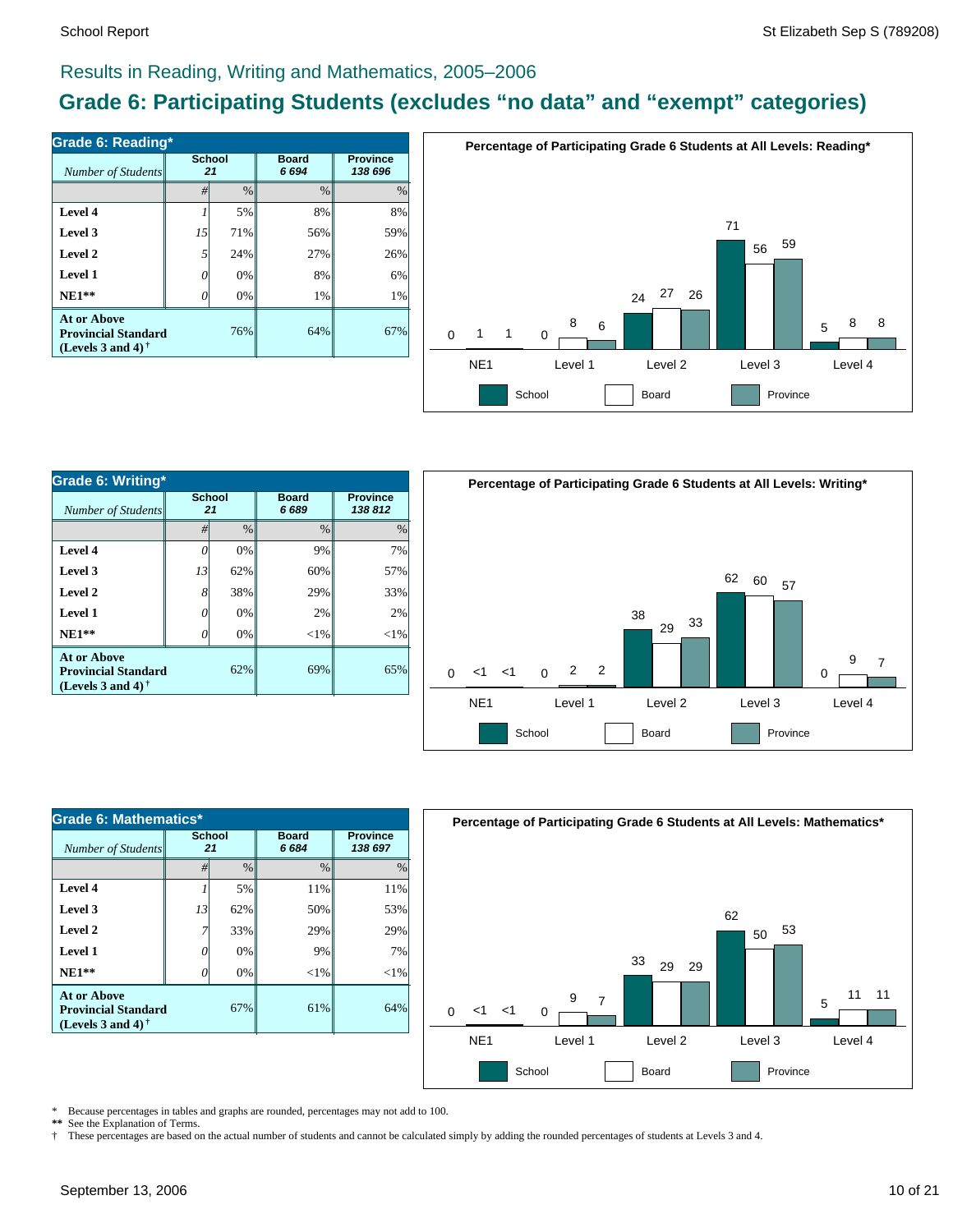# **Grade 6: Gender††**

| Grade 6: School*                                                                                     |               |             |               |                    |                      |             |  |
|------------------------------------------------------------------------------------------------------|---------------|-------------|---------------|--------------------|----------------------|-------------|--|
|                                                                                                      | Reading       |             | Writing       |                    | <b>Mathematics</b>   |             |  |
| Number of Students                                                                                   | Female<br>N/R | Male<br>N/R | Female<br>N/R | <b>Male</b><br>N/R | <b>Female</b><br>N/R | Male<br>N/R |  |
| Level 4                                                                                              | N/R           | N/R         | N/R           | N/R                | N/R                  | N/R         |  |
| Level 3                                                                                              | N/R           | N/R         | N/R           | N/R                | N/R                  | N/R         |  |
| Level 2                                                                                              | N/R           | N/R         | N/R           | N/R                | N/R                  | N/R         |  |
| Level 1                                                                                              | N/R           | N/R         | N/R           | N/R                | N/R                  | N/R         |  |
| $NE1**$                                                                                              | N/R           | N/R         | N/R           | N/R                | N/R                  | N/R         |  |
| Participating<br><b>Students</b>                                                                     | N/R           | N/R         | N/R           | N/R                | N/R                  | N/R         |  |
| <b>No Data</b>                                                                                       | N/R           | N/R         | N/R           | N/R                | N/R                  | N/R         |  |
| <b>Exempt</b>                                                                                        | N/R           | N/R         | N/R           | N/R                | N/R                  | N/R         |  |
| <b>At or Above</b><br><b>Provincial Standard</b><br>(Levels 3 and 4) <sup><math>\dagger</math></sup> | N/R           | N/R         | N/R           | N/R                | N/R                  | N/R         |  |

| Grade 6: Board*                                                                                      |                |              |                       |                |                |                    |  |
|------------------------------------------------------------------------------------------------------|----------------|--------------|-----------------------|----------------|----------------|--------------------|--|
|                                                                                                      | Reading        |              |                       | <b>Writing</b> |                | <b>Mathematics</b> |  |
| Number of Students                                                                                   | Female<br>3475 | Male<br>3554 | <b>Female</b><br>3475 | Male<br>3554   | Female<br>3475 | Male<br>3554       |  |
| Level 4                                                                                              | 11%            | 5%           | 13%                   | 4%             | 11%            | 10%                |  |
| Level 3                                                                                              | 57%            | 50%          | 61%                   | 53%            | 49%            | 46%                |  |
| Level 2                                                                                              | 23%            | 29%          | 21%                   | 34%            | 28%            | 28%                |  |
| Level 1                                                                                              | 5%             | 9%           | 1%                    | 2%             | 8%             | 10%                |  |
| $NE1**$                                                                                              | 1%             | 1%           | ${<}1\%$              | 1%             | ${<}1\%$       | ${<}1\%$           |  |
| Participating<br><i>Students</i>                                                                     | 96%            | 94%          | 96%                   | 94%            | 96%            | 94%                |  |
| No Data                                                                                              | 1%             | 2%           | 1%                    | 2%             | 1%             | 2%                 |  |
| Exempt                                                                                               | 3%             | 4%           | 3%                    | 4%             | 3%             | 4%                 |  |
| <b>At or Above</b><br><b>Provincial Standard</b><br>(Levels 3 and 4) <sup><math>\dagger</math></sup> | 67%            | 55%          | 74%                   | 57%            | 59%            | 57%                |  |

| Grade 6: Province*                                                                                   |                         |                |                         |                       |                         |                    |  |
|------------------------------------------------------------------------------------------------------|-------------------------|----------------|-------------------------|-----------------------|-------------------------|--------------------|--|
|                                                                                                      | Reading                 |                | <b>Writing</b>          |                       |                         | <b>Mathematics</b> |  |
| Number of Students                                                                                   | <b>Female</b><br>70 984 | Male<br>75 697 | <b>Female</b><br>70 984 | <b>Male</b><br>75 697 | <b>Female</b><br>70 984 | Male<br>75 697     |  |
| Level 4                                                                                              | 11%                     | 5%             | 10%                     | 4%                    | 11%                     | 11%                |  |
| Level 3                                                                                              | 60%                     | 52%            | 62%                     | 47%                   | 52%                     | 49%                |  |
| Level 2                                                                                              | 20%                     | 28%            | 23%                     | 39%                   | 27%                     | 27%                |  |
| <b>Level 1</b>                                                                                       | 4%                      | 7%             | 1%                      | 3%                    | 6%                      | 7%                 |  |
| $NE1**$                                                                                              | 1%                      | 1%             | ${<}1\%$                | 1%                    | ${<}1\%$                | ${<}1\%$           |  |
| Participating<br><b>Students</b>                                                                     | 96%                     | 93%            | 96%                     | 93%                   | 96%                     | 93%                |  |
| No Data                                                                                              | 1%                      | 1%             | 1%                      | 1%                    | 1%                      | 2%                 |  |
| <b>Exempt</b>                                                                                        | 3%                      | 5%             | 3%                      | 5%                    | 3%                      | 5%                 |  |
| <b>At or Above</b><br><b>Provincial Standard</b><br>(Levels 3 and 4) <sup><math>\dagger</math></sup> | 71%                     | 57%            | 72%                     | 51%                   | 62%                     | 59%                |  |







\* Because percentages in tables and graphs are rounded, and because graphs do not show all reporting categories, percentages may not add to 100.

See the Explanation of Terms.

† These percentages are based on the actual number of students and cannot be calculated simply by adding the rounded percentages of students at Levels 3 and 4.<br>†† Results by gender include only students for whom gender dat

†† Results by gender include only students for whom gender data were available.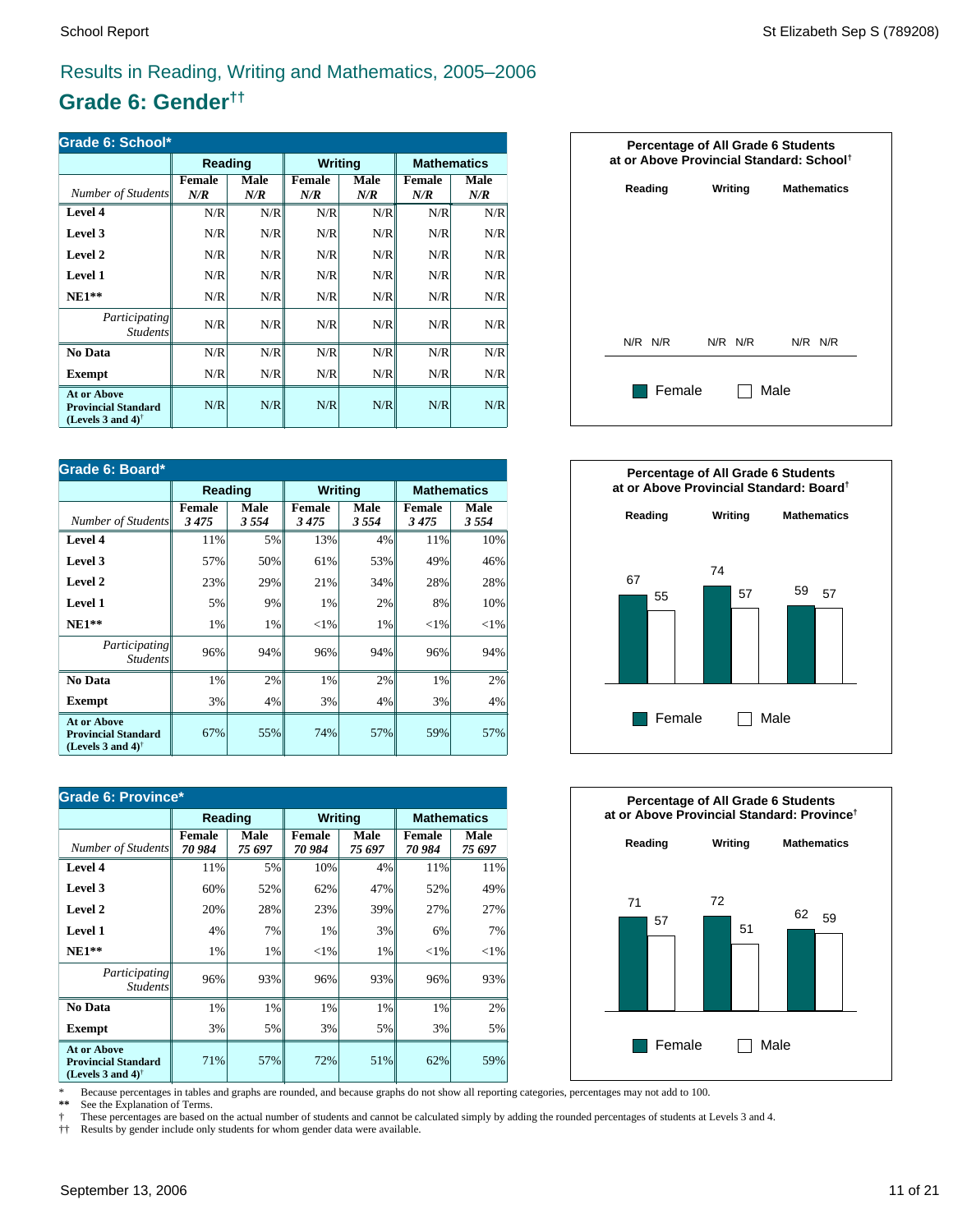### Results Over Time, 2001–2002 to 2005–2006

# **Contextual Information for School: Grade 3 and Grade 6†**

This information provides a context for interpreting the school's results over the past five years.

| Grade 3                                                  | 2001-2002 | 2002-2003 | 2003-2004           | 2004-2005           | 2005-2006           |
|----------------------------------------------------------|-----------|-----------|---------------------|---------------------|---------------------|
| Number of students                                       | 22        | 19        | 26                  | 28                  | 20                  |
| Students participating in reading*                       | 91%       | 95%       | 92%                 | 79%                 | 100%                |
| writing*                                                 | 91%       | 95%       | 92%                 | 79%                 | 100%                |
| mathematics*                                             | 91%       | 95%       | 92%                 | 82%                 | 100%                |
| Female                                                   | 59%       | 32%       | 69%                 | 39%                 | 45%                 |
| Male                                                     | 41%       | 68%       | 31%                 | 61%                 | 55%                 |
| ESL/ELD learners**                                       | 9%        | 16%       | $4\%$ <sup>+</sup>  | $11\%$ <sup>+</sup> | $5\%$ <sup>+</sup>  |
| Students with special needs (excluding gifted)**         | 18%       | 11%       | $19\%$ <sup>+</sup> | $4\%$ <sup>+</sup>  | $15\%$ <sup>+</sup> |
| Born outside Canada                                      | 5%        | 26%       | 15%                 | 39%                 | 20%                 |
| In Canada less than one year                             | $0\%$     | $0\%$     | $0\%$               | 11%                 | 5%                  |
| In Canada one year or more but less than three           |           |           |                     |                     |                     |
| years                                                    | $0\%$     | 11%       | $0\%$               | 7%                  | $0\%$               |
| In Canada three years or more                            | 5%        | 16%       | 12%                 | 18%                 | 15%                 |
| First language learned at home was other than<br>English | 41%       | 32%       | 54%                 | 50%                 | 20%                 |
| Attended three or more schools since Grade 1             | 0%        | 16%       | 0%                  | 14%                 | $N/A$ <sup>*</sup>  |

| Grade 6                                                 | 2001-2002 | 2002-2003 | 2003-2004           | 2004-2005           | 2005-2006           |
|---------------------------------------------------------|-----------|-----------|---------------------|---------------------|---------------------|
| Number of students                                      | 21        | 23        | 24                  | 23                  | 23                  |
| Students participating in reading                       | 90%       | 91%       | 88%                 | 78%                 | 91%                 |
| writing                                                 | 90%       | 91%       | 88%                 | 78%                 | 91%                 |
| mathematics                                             | 90%       | 91%       | 88%                 | 87%                 | 91%                 |
| Female                                                  | 52%       | 52%       | 33%                 | 65%                 | 43%                 |
| Male                                                    | 48%       | 48%       | 54%                 | 35%                 | 57%                 |
| ESL/ELD learners**                                      | 10%       | 9%        | $17\%$ <sup>+</sup> | $17\%$ <sup>+</sup> | $17\%$ <sup>+</sup> |
| Students with special needs (excluding gifted)**        | 29%       | 26%       | $21\%$ <sup>+</sup> | $9\%$ <sup>+</sup>  | $17\%$ <sup>+</sup> |
| Born outside Canada                                     | 33%       | 22%       | 25%                 | 30%                 | 30%                 |
| In Canada less than one year                            | $0\%$     | $0\%$     | 0%                  | 13%                 | 9%                  |
| In Canada one year or more but less than three<br>years | 5%        | 9%        | 8%                  | 13%                 | 13%                 |
| In Canada three years or more                           | 29%       | 13%       | 12%                 | 4%                  | 9%                  |
| First language learned at home was other than           |           |           |                     |                     |                     |
| English                                                 | 43%       | 26%       | 50%                 | 43%                 | 26%                 |
| Attended three or more schools since Grade 1            | 14%       | 17%       | 21%                 | 30%                 | $N/A^*$             |

 **†** Contextual data pertaining to gender, student status, school background, place of birth and language learned at home are provided by schools and/or boards through the Student Data Collection process.

 **\*** Not all French Immersion students wrote all components of the Grade 3 assessment; the numbers shown here reflect those students who wrote the components determined by the French Immersion participation option selected by boards.

See the Explanation of Terms.

Ì As the definition for the English as a second language/English literacy development group changed effective the 2004 assessments from "students enrolled in an ESL/ELD

program" to "students designated as ESL/ELD learners", the percentage of students in this group may not be comparable with previous years.<br>♦ Because the Individual Education Plan requirement became effective for the 2004 comparable with the percentages from previous years.

\* Question related to student mobility changed in 2006. Refer to page 5.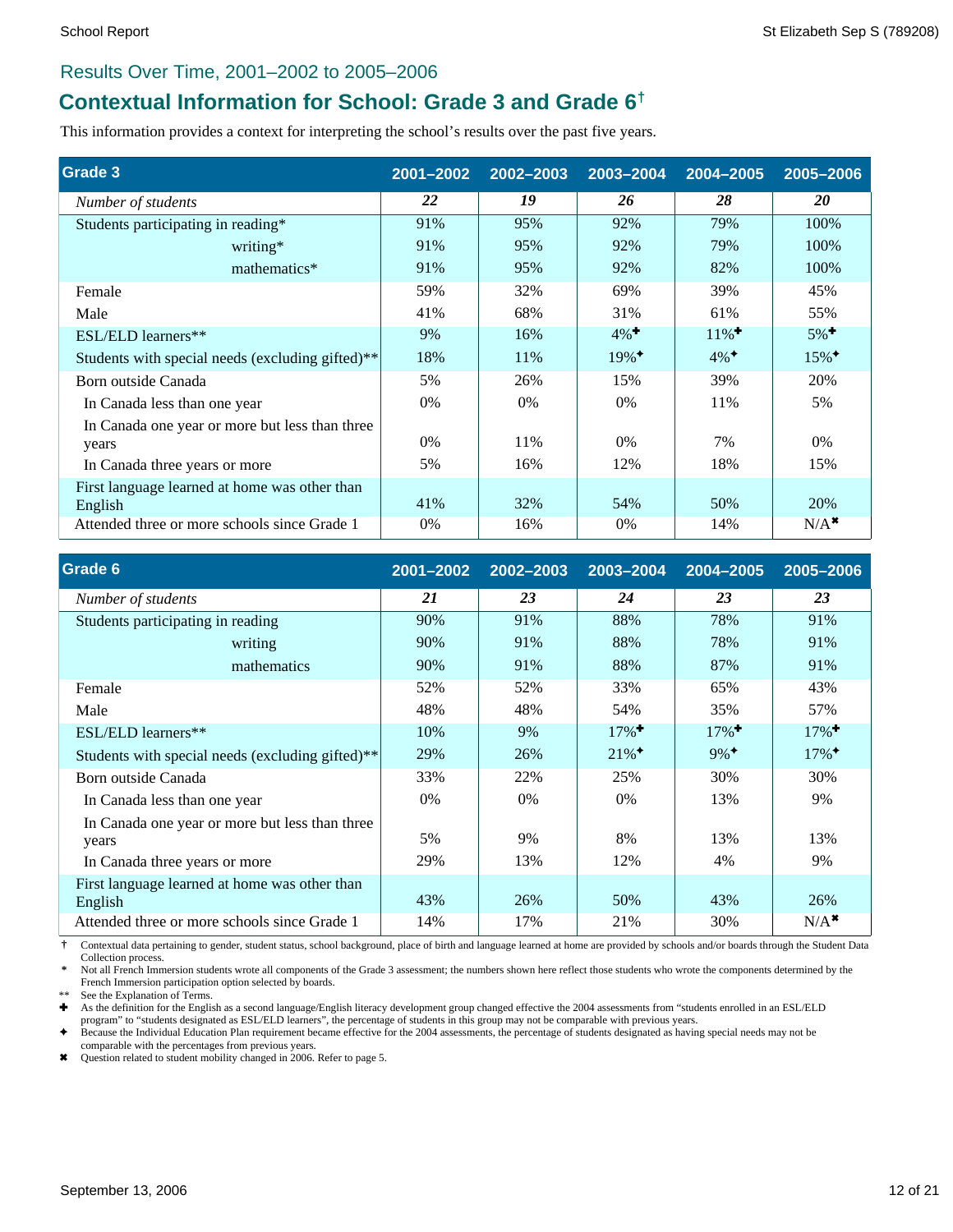# **Grade 3: Reading**

| <b>Grade 3 Reading: School*</b>                           |             |             |             |             |  |  |  |
|-----------------------------------------------------------|-------------|-------------|-------------|-------------|--|--|--|
| Year                                                      | $'02 - '03$ | $'03 - '04$ | $'04 - '05$ | $'05 - '06$ |  |  |  |
| Number of<br><b>Students</b>                              | 19          | 26          | 28          | 20          |  |  |  |
| Level 4                                                   | 0%          | 0%          | 0%          | 10%         |  |  |  |
| Level 3                                                   | 42%         | 50%         | 64%         | 85%         |  |  |  |
| Level 2                                                   | 32%         | 31%         | 14%         | 5%          |  |  |  |
| Level 1                                                   | 11%         | 8%          | 0%          | 0%          |  |  |  |
| <b>NE1**</b>                                              | 0%          | 4%          | 0%          | 0%          |  |  |  |
| NEIS <sup>††</sup>                                        | 11%         | 0%          |             |             |  |  |  |
| Participating<br><b>Students</b>                          | 95%         | 92%         | 79%         | 100%        |  |  |  |
| No Data                                                   | 0%          | 0%          | 0%          | 0%          |  |  |  |
| <b>Exempt</b>                                             | 5%          | 8%          | 21%         | 0%          |  |  |  |
| At or Above<br>Provincial<br><b>Standard</b> <sup>†</sup> | 42%         | 50%         | 64%         | 95%         |  |  |  |

### **Grade 3 Reading: Board\***

| Year                                                                    | $'02 - '03$ | $'03 - '04$ | $'04 - '05$ | $'05 - '06$ |
|-------------------------------------------------------------------------|-------------|-------------|-------------|-------------|
| Number of<br><b>Students</b>                                            | 6914        | 6 929       | 6462        | 6 366       |
| Level 4                                                                 | 5%          | 7%          | 5%          | 7%          |
| Level 3                                                                 | 44%         | 47%         | 50%         | 55%         |
| Level 2                                                                 | 27%         | 27%         | 29%         | 24%         |
| Level 1                                                                 | 10%         | 7%          | 8%          | 6%          |
| $NE1**$                                                                 | ${<}1\%$    | 1%          | 2%          | 1%          |
| NEIS <sup>††</sup>                                                      | 6%          | 5%          |             |             |
| Participating<br><b>Students</b>                                        | 93%         | 93%         | 94%         | 94%         |
| No Data                                                                 | 1%          | 1%          | 1%          | 2%          |
| <b>Exempt</b>                                                           | 6%          | 6%          | 6%          | 4%          |
| <b>At or Above</b><br><b>Provincial</b><br><b>Standard</b> <sup>†</sup> | 49%         | 53%         | 55%         | 62%         |

### **Grade 3 Reading: Province\***

| Year                                                                    | $'02 - '03$ | $'03 - '04$ | $'04 - '05$ | $'05 - '06$ |
|-------------------------------------------------------------------------|-------------|-------------|-------------|-------------|
| Number of<br><b>Students</b>                                            | 138 198     | 138 290     | 132 667     | 129 630     |
| Level 4                                                                 | 5%          | 6%          | 6%          | 6%          |
| Level 3                                                                 | 45%         | 47%         | 53%         | 56%         |
| Level 2                                                                 | 28%         | 27%         | 27%         | 24%         |
| Level 1                                                                 | 8%          | 6%          | 7%          | 6%          |
| $NE1**$                                                                 | ${<}1\%$    | 1%          | 2%          | 1%          |
| NEIS <sup>††</sup>                                                      | 8%          | 6%          |             |             |
| Participating<br><b>Students</b>                                        | 93%         | 93%         | 94%         | 94%         |
| No Data                                                                 | 1%          | 1%          | 1%          | 1%          |
| <b>Exempt</b>                                                           | 6%          | 6%          | 5%          | 5%          |
| <b>At or Above</b><br><b>Provincial</b><br><b>Standard</b> <sup>†</sup> | 50%         | 54%         | 59%         | 62%         |





**Percentage of All Grade 3 Students at All Levels in Reading: Province\***



Refer to the EQAO Web site (www.eqao.com) for data from previous years.

\* Because percentages in tables and graphs are rounded, and because graphs do not show all reporting categories, percentages may not add to 100.

**\*\*** See the Explanation of Terms.

† These percentages are based on the actual number of students and cannot be calculated simply by adding the rounded percentages of students at Levels 3 and 4.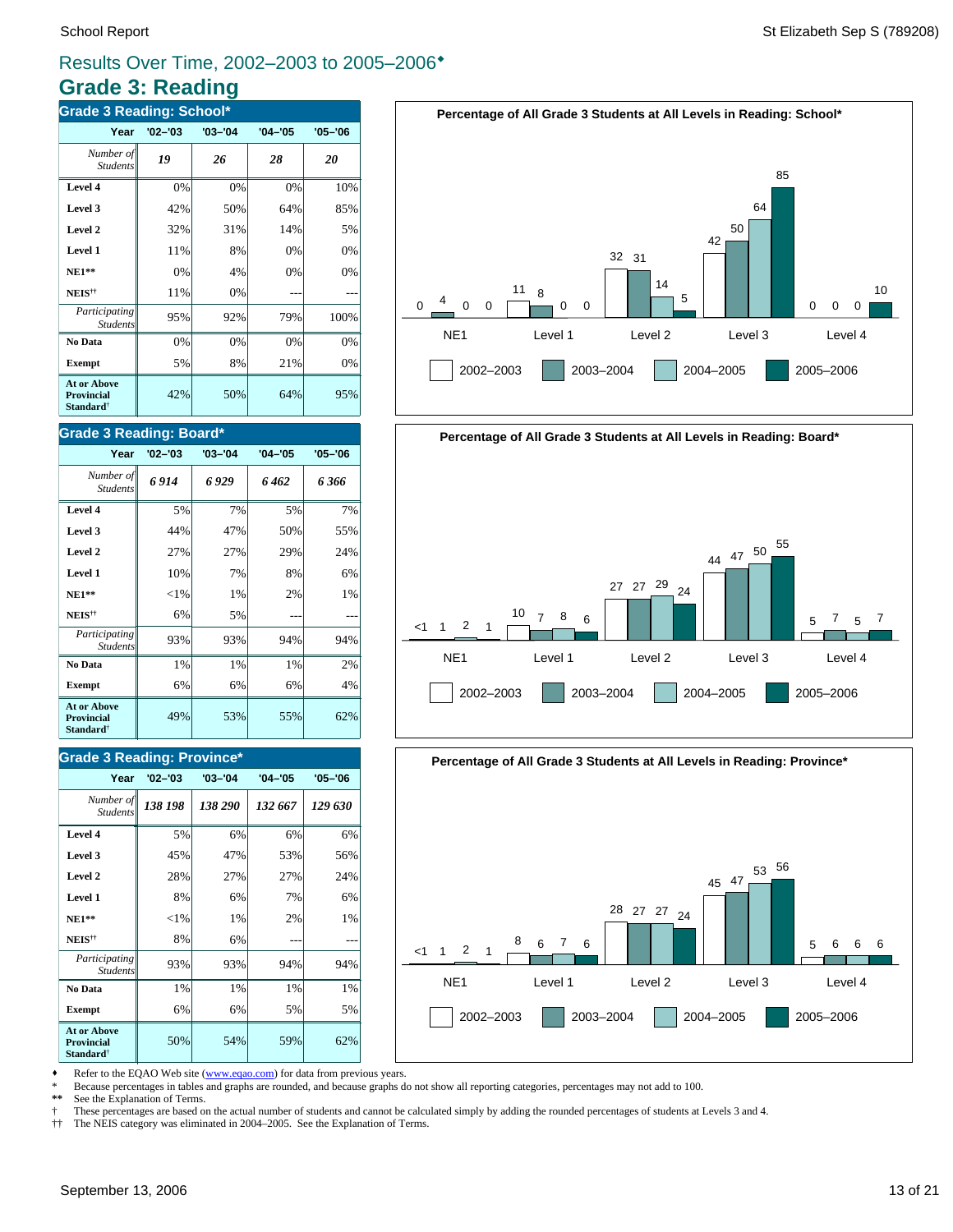# **Grade 3: Writing**

| <b>Grade 3 Writing: School*</b>                                  |             |             |             |             |  |  |  |
|------------------------------------------------------------------|-------------|-------------|-------------|-------------|--|--|--|
| Year                                                             | $'02 - '03$ | $'03 - '04$ | $'04 - '05$ | $'05 - '06$ |  |  |  |
| Number of<br><b>Students</b>                                     | 19          | 26          | 28          | 20          |  |  |  |
| Level 4                                                          | 5%          | 12%         | 4%          | 15%         |  |  |  |
| Level 3                                                          | 47%         | 58%         | 64%         | 85%         |  |  |  |
| Level 2                                                          | 37%         | 23%         | 11%         | 0%          |  |  |  |
| Level 1                                                          | 0%          | 0%          | 0%          | 0%          |  |  |  |
| $NE1**$                                                          | 0%          | 0%          | 0%          | 0%          |  |  |  |
| NEIS <sup>††</sup>                                               | 5%          | 0%          |             |             |  |  |  |
| Participating<br><b>Students</b>                                 | 95%         | 92%         | 79%         | 100%        |  |  |  |
| No Data                                                          | 0%          | 0%          | 0%          | 0%          |  |  |  |
| <b>Exempt</b>                                                    | 5%          | 8%          | 21%         | 0%          |  |  |  |
| <b>At or Above</b><br>Provincial<br><b>Standard</b> <sup>†</sup> | 53%         | 69%         | 68%         | 100%        |  |  |  |

### **Grade 3 Writing: Board\***

| Year                                                      | $'02 - '03$ | $'03 - '04$ | $'04 - '05$ | $'05 - '06$ |
|-----------------------------------------------------------|-------------|-------------|-------------|-------------|
| Number of<br><b>Students</b>                              | 6914        | 6929        | 6462        | 6366        |
| Level 4                                                   | 9%          | 10%         | 7%          | 8%          |
| Level 3                                                   | 49%         | 51%         | 56%         | 61%         |
| Level 2                                                   | 30%         | 28%         | 28%         | 24%         |
| Level 1                                                   | 2%          | 1%          | 1%          | ${<}1\%$    |
| $NE1**$                                                   | ${<}1\%$    | 1%          | 1%          | ${<}1\%$    |
| NEIS <sup>††</sup>                                        | 3%          | 3%          |             |             |
| Participating<br><b>Students</b>                          | 93%         | 94%         | 94%         | 94%         |
| No Data                                                   | 2%          | 1%          | 1%          | 2%          |
| <b>Exempt</b>                                             | 6%          | 5%          | 5%          | 4%          |
| At or Above<br>Provincial<br><b>Standard</b> <sup>†</sup> | 58%         | 62%         | 63%         | 70%         |

### **Grade 3 Writing: Province\***

| Year                                                                    | $'02 - '03$ | $'03 - '04$ | $'04 - '05$ | $'05 - '06$ |
|-------------------------------------------------------------------------|-------------|-------------|-------------|-------------|
| Number of<br><b>Students</b>                                            | 138 198     | 138 290     | 132 667     | 129 630     |
| Level 4                                                                 | 8%          | 9%          | 6%          | 6%          |
| Level 3                                                                 | 48%         | 49%         | 55%         | 58%         |
| Level 2                                                                 | 33%         | 31%         | 32%         | 29%         |
| Level 1                                                                 | 2%          | 1%          | 1%          | ${<}1\%$    |
| $NE1**$                                                                 | $<$ 1%      | 1%          | 1%          | ${<}1\%$    |
| NEIS <sup>††</sup>                                                      | 4%          | 3%          |             |             |
| Participating<br><b>Students</b>                                        | 94%         | 94%         | 94%         | 94%         |
| No Data                                                                 | 1%          | 1%          | 1%          | 1%          |
| <b>Exempt</b>                                                           | 5%          | 5%          | 5%          | 5%          |
| <b>At or Above</b><br><b>Provincial</b><br><b>Standard</b> <sup>†</sup> | 55%         | 58%         | 61%         | 64%         |







Refer to the EQAO Web site (www.eqao.com) for data from previous years.

\* Because percentages in tables and graphs are rounded, and because graphs do not show all reporting categories, percentages may not add to 100.

**\*\*** See the Explanation of Terms.

† These percentages are based on the actual number of students and cannot be calculated simply by adding the rounded percentages of students at Levels 3 and 4.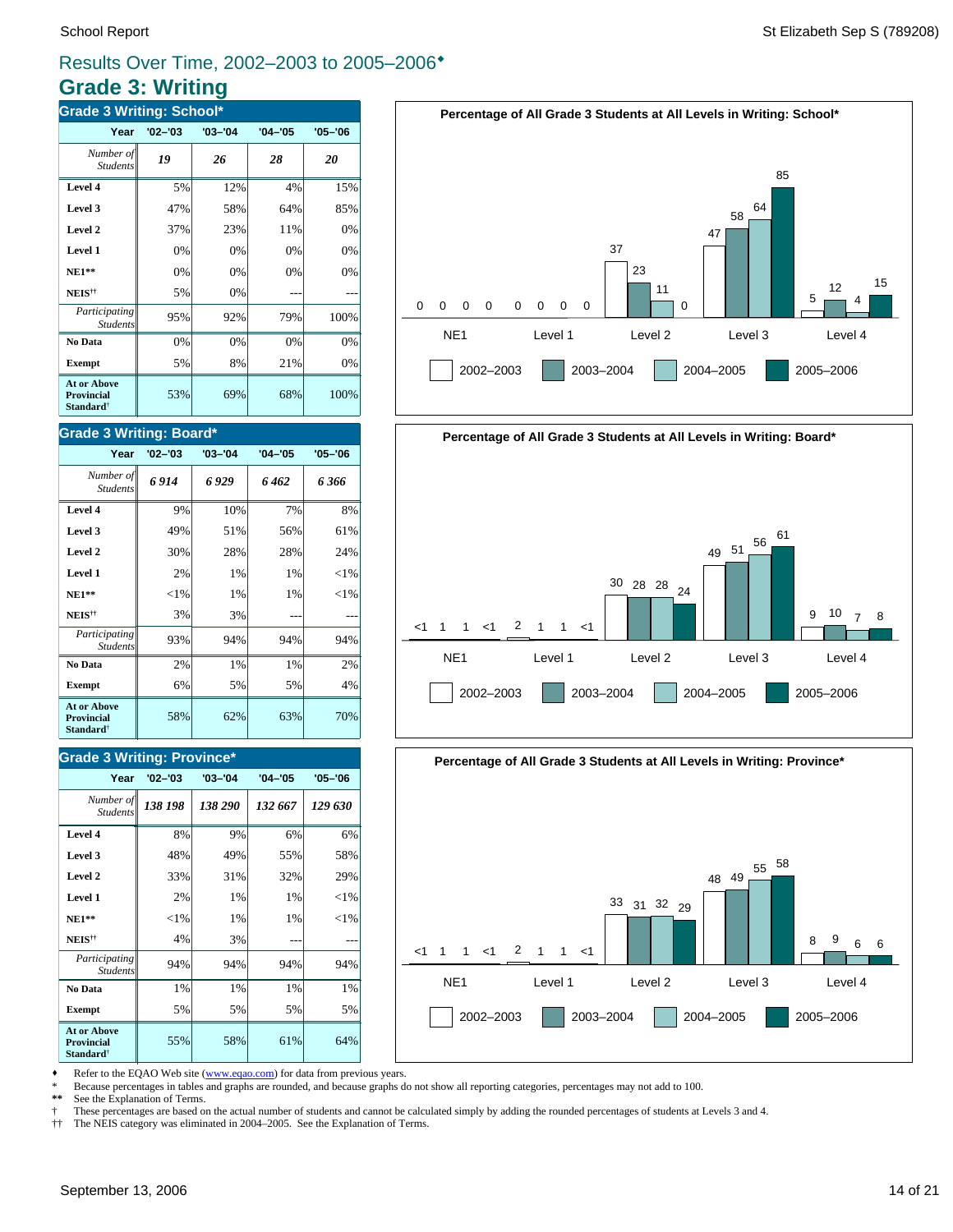### **Grade 3: Mathematics** Results Over Time, 2002–2003 to 2005–2006<sup>\*</sup>

| <b>Grade 3 Mathematics: School*</b>                              |             |             |             |             |
|------------------------------------------------------------------|-------------|-------------|-------------|-------------|
| Year                                                             | $'02 - '03$ | $'03 - '04$ | $'04 - '05$ | $'05 - '06$ |
| Number of<br><b>Students</b>                                     | 19          | 26          | 28          | 20          |
| Level 4                                                          | 0%          | 4%          | 4%          | 25%         |
| Level 3                                                          | 53%         | 54%         | 68%         | 75%         |
| Level 2                                                          | 37%         | 23%         | 11%         | 0%          |
| Level 1                                                          | 5%          | 12%         | 0%          | 0%          |
| $NE1**$                                                          | 0%          | 0%          | 0%          | 0%          |
| NEIS <sup>††</sup>                                               | 0%          | 0%          |             |             |
| Participating<br><b>Students</b>                                 | 95%         | 92%         | 82%         | 100%        |
| No Data                                                          | 0%          | 0%          | 0%          | 0%          |
| <b>Exempt</b>                                                    | 5%          | 8%          | 18%         | 0%          |
| <b>At or Above</b><br>Provincial<br><b>Standard</b> <sup>†</sup> | 53%         | 58%         | 71%         | 100%        |

#### **Grade 3 Mathematics: Board\***

| Year                                                                    | $'02 - '03$ | $'03 - '04$ | $'04 - '05$ | $'05 - '06$ |
|-------------------------------------------------------------------------|-------------|-------------|-------------|-------------|
| Number of<br><b>Students</b>                                            | 7033        | 7059        | 6 581       | 6 501       |
| Level 4                                                                 | 8%          | 14%         | 9%          | 13%         |
| Level 3                                                                 | 46%         | 49%         | 52%         | 54%         |
| Level 2                                                                 | 28%         | 25%         | 28%         | 25%         |
| Level 1                                                                 | 6%          | 3%          | 4%          | 2%          |
| $NE1**$                                                                 | ${<}1\%$    | ${<}1\%$    | 1%          | ${<}1\%$    |
| <b>NEIS</b> <sup>††</sup>                                               | 5%          | 2%          |             |             |
| Participating<br><b>Students</b>                                        | 93%         | 94%         | 94%         | 94%         |
| No Data                                                                 | 1%          | 1%          | 1%          | 2%          |
| <b>Exempt</b>                                                           | 5%          | 5%          | 5%          | 4%          |
| <b>At or Above</b><br><b>Provincial</b><br><b>Standard</b> <sup>†</sup> | 54%         | 63%         | 61%         | 66%         |

### **Grade 3 Mathematics: Province\***

| Year                                                                    | $'02 - '03$ | $'03 - '04$ | $'04 - '05$ | $'05 - '06$ |
|-------------------------------------------------------------------------|-------------|-------------|-------------|-------------|
| Number of<br><b>Students</b>                                            | 140 860     | 141 245     | 135 740     | 132 782     |
| Level 4                                                                 | 10%         | 13%         | 10%         | 11%         |
| Level 3                                                                 | 47%         | 52%         | 56%         | 57%         |
| Level 2                                                                 | 27%         | 25%         | 26%         | 23%         |
| Level 1                                                                 | 4%          | 2%          | 3%          | 3%          |
| $NE1**$                                                                 | $<$ 1%      | ${<}1\%$    | ${<}1\%$    | ${<}1\%$    |
| NEIS <sup>††</sup>                                                      | 7%          | 3%          |             |             |
| Participating<br><b>Students</b>                                        | 95%         | 94%         | 95%         | 95%         |
| No Data                                                                 | 1%          | 1%          | $1\%$       | 1%          |
| <b>Exempt</b>                                                           | 4%          | 5%          | 4%          | 4%          |
| <b>At or Above</b><br><b>Provincial</b><br><b>Standard</b> <sup>†</sup> | 57%         | 64%         | 66%         | 68%         |





**Percentage of All Grade 3 Students at All Levels in Mathematics: Province\***



• Refer to the EQAO Web site (www.eqao.com) for data from previous years.

\* Because percentages in tables and graphs are rounded, and because graphs do not show all reporting categories, percentages may not add to 100.

**\*\*** See the Explanation of Terms.

† These percentages are based on the actual number of students and cannot be calculated simply by adding the rounded percentages of students at Levels 3 and 4.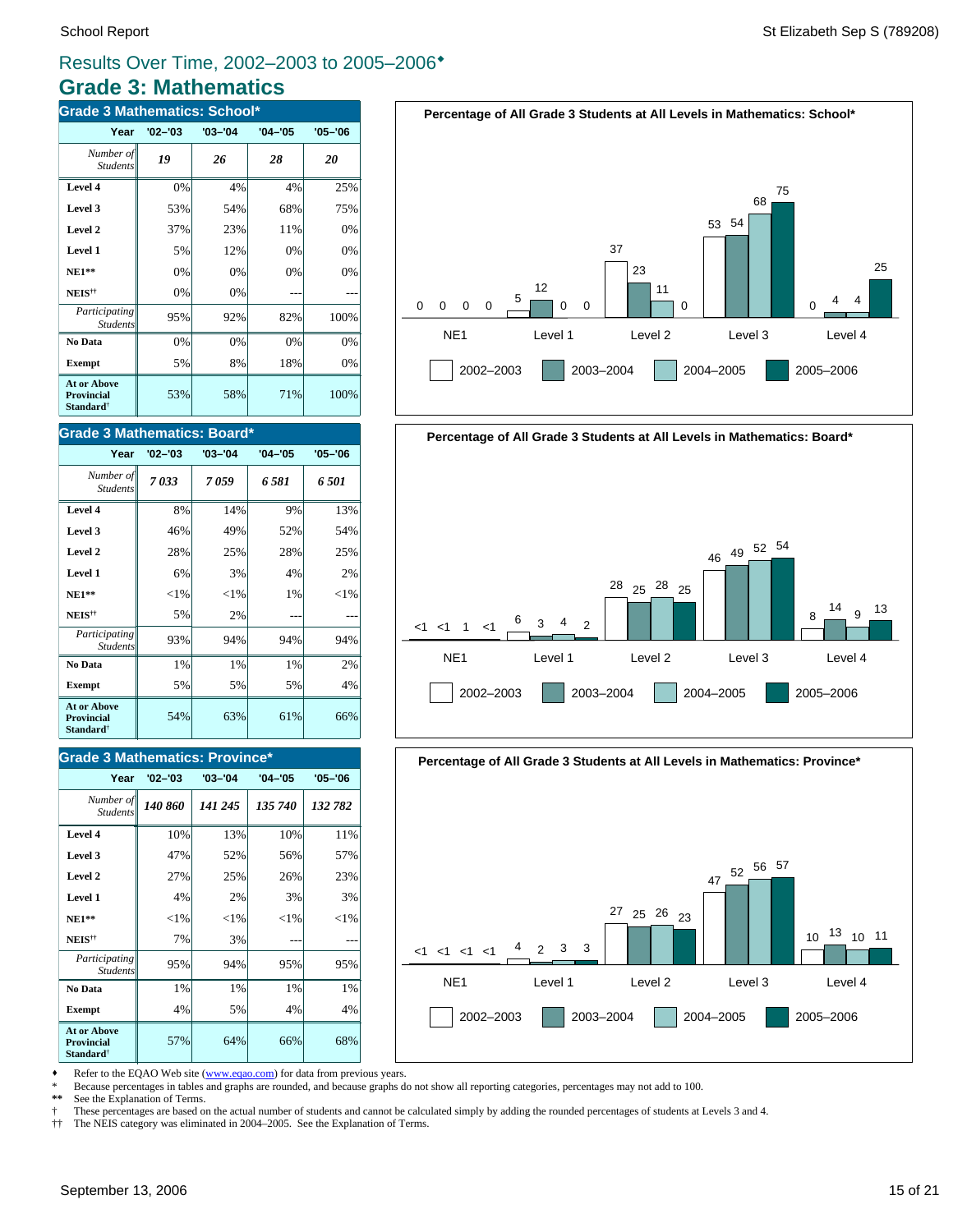# **Grade 6: Reading**

| <b>Grade 6 Reading: School*</b>                                  |             |             |             |             |  |
|------------------------------------------------------------------|-------------|-------------|-------------|-------------|--|
| Year                                                             | $'02 - '03$ | $'03 - '04$ | $'04 - '05$ | $'05 - '06$ |  |
| Number of<br><b>Students</b>                                     | 23          | 24          | 23          | 23          |  |
| Level 4                                                          | 9%          | 12%         | 9%          | 4%          |  |
| Level 3                                                          | 52%         | 62%         | 48%         | 65%         |  |
| Level 2                                                          | 30%         | 8%          | 22%         | 22%         |  |
| Level 1                                                          | 0%          | 4%          | 0%          | 0%          |  |
| $NE1**$                                                          | 0%          | 0%          | 0%          | 0%          |  |
| NEIS <sup>††</sup>                                               | 0%          | 0%          |             |             |  |
| Participating<br><b>Students</b>                                 | 91%         | 88%         | 78%         | 91%         |  |
| No Data                                                          | 0%          | 0%          | 0%          | 0%          |  |
| <b>Exempt</b>                                                    | 9%          | 12%         | 22%         | 9%          |  |
| <b>At or Above</b><br>Provincial<br><b>Standard</b> <sup>†</sup> | 61%         | 75%         | 57%         | 70%         |  |

### **Grade 6 Reading: Board\***

| Year                                                      | $'02 - '03$ | $'03 - '04$ | $'04 - '05$ | $'05 - '06$ |
|-----------------------------------------------------------|-------------|-------------|-------------|-------------|
| Number of<br><b>Students</b>                              | 6899        | 6 806       | 6 858       | 7029        |
| Level 4                                                   | 10%         | 10%         | 7%          | 8%          |
| Level 3                                                   | 47%         | 48%         | 51%         | 53%         |
| Level 2                                                   | 25%         | 26%         | 28%         | 26%         |
| Level 1                                                   | 7%          | 7%          | 9%          | 7%          |
| $NE1**$                                                   | ${<}1\%$    | 1%          | 1%          | 1%          |
| NEIS <sup>††</sup>                                        | 5%          | 5%          |             |             |
| Participating<br><b>Students</b>                          | 94%         | 96%         | 95%         | 95%         |
| No Data                                                   | 1%          | ${<}1\%$    | 1%          | 1%          |
| <b>Exempt</b>                                             | 5%          | 4%          | 4%          | 3%          |
| At or Above<br>Provincial<br><b>Standard</b> <sup>†</sup> | 57%         | 58%         | 58%         | 61%         |

### **Grade 6 Reading: Province\***

| Year                                                                    | $'02 - '03$ | $'03 - '04$ | $'04 - '05$ | $'05 - '06$ |
|-------------------------------------------------------------------------|-------------|-------------|-------------|-------------|
| Number of<br><b>Students</b>                                            | 144 676     | 146 169     | 143 421     | 146 711     |
| Level 4                                                                 | 9%          | 9%          | 8%          | 8%          |
| Level 3                                                                 | 47%         | 49%         | 55%         | 56%         |
| Level 2                                                                 | 27%         | 26%         | 25%         | 24%         |
| Level 1                                                                 | 7%          | 6%          | 7%          | 6%          |
| $NE1**$                                                                 | ${<}1\%$    | ${<}1\%$    | 1%          | 1%          |
| NEIS <sup>††</sup>                                                      | 5%          | 5%          |             |             |
| Participating<br><b>Students</b>                                        | 95%         | 95%         | 95%         | 95%         |
| No Data                                                                 | 1%          | 1%          | 1%          | 1%          |
| <b>Exempt</b>                                                           | 4%          | 4%          | 4%          | 4%          |
| <b>At or Above</b><br><b>Provincial</b><br><b>Standard</b> <sup>†</sup> | 56%         | 58%         | 63%         | 64%         |









• Refer to the EQAO Web site (www.eqao.com) for data from previous years.

\* Because percentages in tables and graphs are rounded, and because graphs do not show all reporting categories, percentages may not add to 100.

**\*\*** See the Explanation of Terms.

 $\dagger$  These percentages are based on the actual number of students and cannot be calculated simply by adding the rounded percentages of students at Levels 3 and 4.<br> $\dagger\uparrow$  The NEIS category was eliminated in 2004–2005. See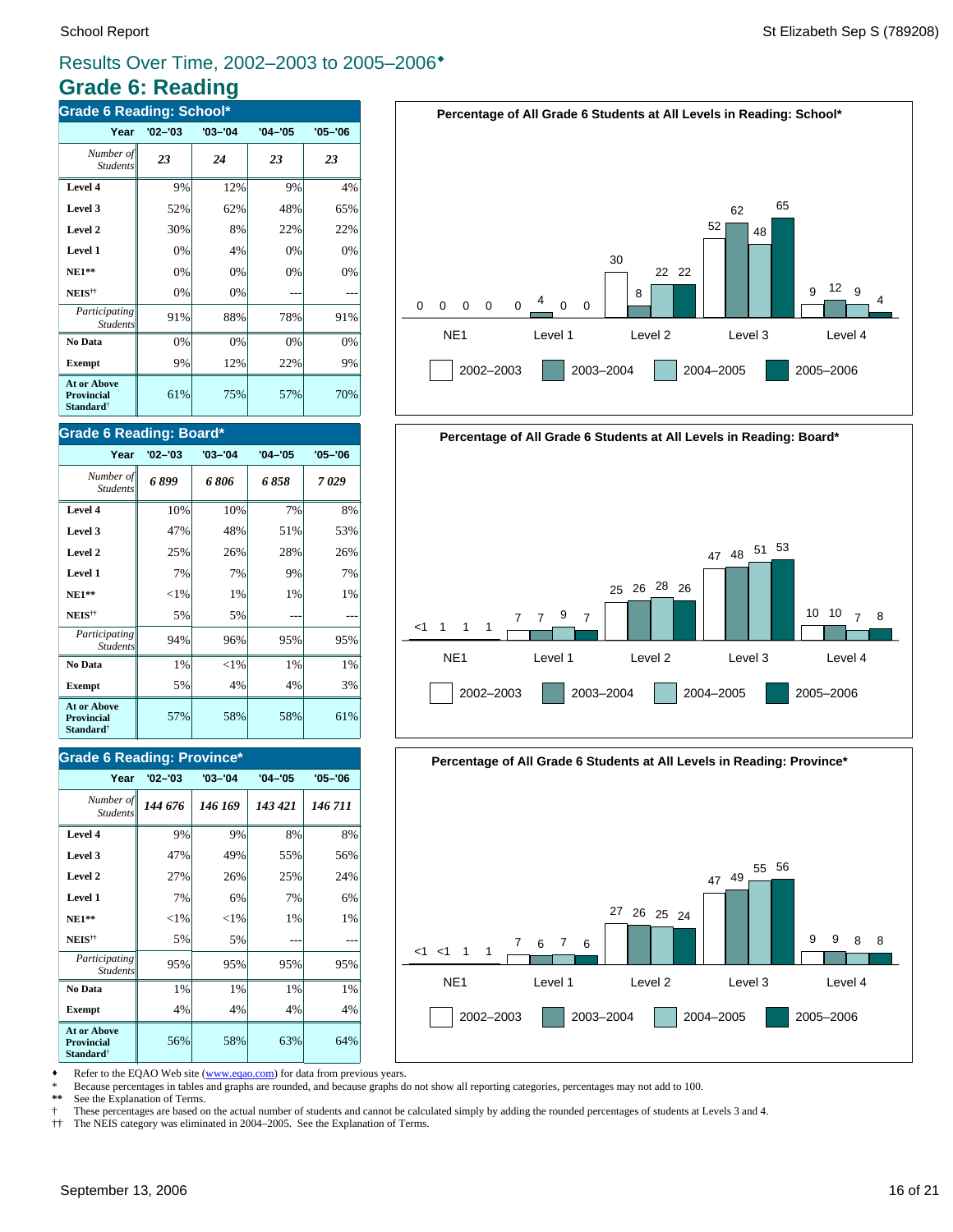# **Grade 6: Writing**

| <b>Grade 6 Writing: School*</b>                                  |             |             |             |             |  |
|------------------------------------------------------------------|-------------|-------------|-------------|-------------|--|
| Year                                                             | $'02 - '03$ | $'03 - '04$ | $'04 - '05$ | $'05 - '06$ |  |
| Number of<br><b>Students</b>                                     | 23          | 24          | 23          | 23          |  |
| Level 4                                                          | 9%          | 12%         | 9%          | 0%          |  |
| Level 3                                                          | 43%         | 50%         | 61%         | 57%         |  |
| Level 2                                                          | 35%         | 25%         | 9%          | 35%         |  |
| Level 1                                                          | 0%          | 0%          | 0%          | 0%          |  |
| $NE1**$                                                          | 0%          | 0%          | 0%          | 0%          |  |
| NEIS <sup>††</sup>                                               | 4%          | 0%          |             |             |  |
| Participating<br><b>Students</b>                                 | 91%         | 88%         | 78%         | 91%         |  |
| No Data                                                          | 0%          | 0%          | 0%          | 0%          |  |
| <b>Exempt</b>                                                    | 9%          | 12%         | 22%         | 9%          |  |
| <b>At or Above</b><br>Provincial<br><b>Standard</b> <sup>†</sup> | 52%         | 62%         | 70%         | 57%         |  |

### **Grade 6 Writing: Board\***

| Year                                                                    | $'02 - '03$ | $'03 - '04$ | $'04 - '05$ | $'05 - '06$ |
|-------------------------------------------------------------------------|-------------|-------------|-------------|-------------|
| Number of<br><b>Students</b>                                            | 6899        | 6806        | 6858        | 7 029       |
| Level 4                                                                 | 11%         | 10%         | 8%          | 8%          |
| Level 3                                                                 | 47%         | 47%         | 50%         | 57%         |
| Level 2                                                                 | 30%         | 31%         | 34%         | 28%         |
| Level 1                                                                 | 4%          | 4%          | 3%          | 2%          |
| <b>NE1**</b>                                                            | 0%          | ${<}1\%$    | 1%          | ${<}1\%$    |
| NEIS <sup>††</sup>                                                      | 3%          | 2%          |             |             |
| Participating<br><b>Students</b>                                        | 94%         | 95%         | 95%         | 95%         |
| No Data                                                                 | 1%          | ${<}1\%$    | 1%          | 1%          |
| <b>Exempt</b>                                                           | 5%          | 4%          | 4%          | 3%          |
| <b>At or Above</b><br><b>Provincial</b><br><b>Standard</b> <sup>†</sup> | 58%         | 57%         | 58%         | 65%         |

### **Grade 6 Writing: Province\***

| Year                                                                    | $'02 - '03$ | $'03 - '04$ | $'04 - '05$ | $'05 - '06$ |
|-------------------------------------------------------------------------|-------------|-------------|-------------|-------------|
| Number of<br><b>Students</b>                                            | 144 676     | 146 168     | 143 421     | 146 711     |
| Level 4                                                                 | 10%         | 9%          | 7%          | 7%          |
| Level 3                                                                 | 43%         | 45%         | 51%         | 54%         |
| Level 2                                                                 | 33%         | 34%         | 33%         | 31%         |
| Level 1                                                                 | 5%          | 4%          | 2%          | 2%          |
| $NE1**$                                                                 | ${<}1\%$    | $<$ 1%      | 1%          | ${<}1\%$    |
| NEIS <sup>††</sup>                                                      | 3%          | 3%          |             |             |
| Participating<br><b>Students</b>                                        | 95%         | 95%         | 95%         | 95%         |
| No Data                                                                 | 1%          | 1%          | 1%          | 1%          |
| <b>Exempt</b>                                                           | 4%          | 4%          | 4%          | 4%          |
| <b>At or Above</b><br><b>Provincial</b><br><b>Standard</b> <sup>†</sup> | 54%         | 54%         | 59%         | 61%         |







Refer to the EQAO Web site (www.eqao.com) for data from previous years.

\* Because percentages in tables and graphs are rounded, and because graphs do not show all reporting categories, percentages may not add to 100.

**\*\*** See the Explanation of Terms.

 $\dagger$  These percentages are based on the actual number of students and cannot be calculated simply by adding the rounded percentages of students at Levels 3 and 4.<br> $\dagger\uparrow$  The NEIS category was eliminated in 2004–2005. See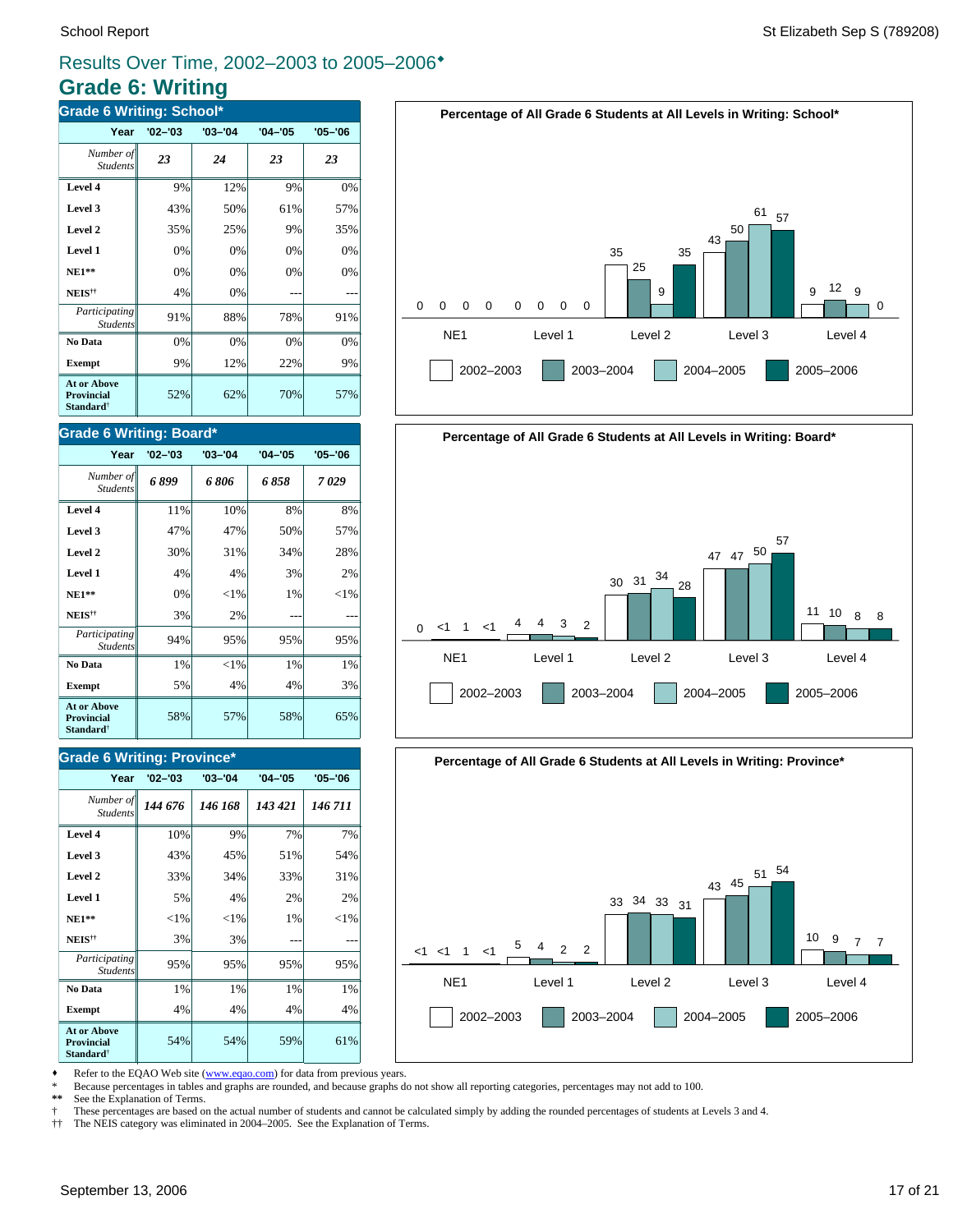### **Grade 6: Mathematics** Results Over Time, 2002–2003 to 2005–2006<sup>\*</sup>

| <b>Grade 6 Mathematics: School*</b>                              |             |             |             |             |  |
|------------------------------------------------------------------|-------------|-------------|-------------|-------------|--|
| Year                                                             | $'02 - '03$ | $'03 - '04$ | $'04 - '05$ | $'05 - '06$ |  |
| Number of<br><b>Students</b>                                     | 23          | 24          | 23          | 23          |  |
| Level 4                                                          | 22%         | 4%          | 4%          | 4%          |  |
| Level 3                                                          | 48%         | 62%         | 65%         | 57%         |  |
| Level 2                                                          | 13%         | 21%         | 9%          | 30%         |  |
| Level 1                                                          | 9%          | 0%          | 9%          | 0%          |  |
| $NE1**$                                                          | 0%          | 0%          | 0%          | 0%          |  |
| NEIS <sup>††</sup>                                               | 0%          | 0%          |             |             |  |
| Participating<br><b>Students</b>                                 | 91%         | 88%         | 87%         | 91%         |  |
| No Data                                                          | 0%          | 0%          | 0%          | 0%          |  |
| <b>Exempt</b>                                                    | 9%          | 12%         | 13%         | 9%          |  |
| <b>At or Above</b><br>Provincial<br><b>Standard</b> <sup>†</sup> | 70%         | 67%         | 70%         | 61%         |  |

#### **Grade 6 Mathematics: Board\***

| Year                                                             | $'02 - '03$ | $'03 - '04$ | $'04 - '05$ | $'05 - '06$ |
|------------------------------------------------------------------|-------------|-------------|-------------|-------------|
| Number of<br><b>Students</b>                                     | 6899        | 6 806       | 6858        | 7029        |
| Level 4                                                          | 13%         | 14%         | 9%          | 11%         |
| Level 3                                                          | 38%         | 43%         | 46%         | 47%         |
| Level 2                                                          | 27%         | 27%         | 32%         | 28%         |
| Level 1                                                          | 10%         | 8%          | 9%          | 9%          |
| $NE1**$                                                          | ${<}1\%$    | ${<}1\%$    | ${<}1\%$    | ${<}1\%$    |
| NEIS <sup>††</sup>                                               | 6%          | 4%          |             |             |
| Participating<br><b>Students</b>                                 | 94%         | 96%         | 95%         | 95%         |
| No Data                                                          | 1%          | ${<}1\%$    | 1%          | 2%          |
| <b>Exempt</b>                                                    | 5%          | 4%          | 4%          | 3%          |
| <b>At or Above</b><br><b>Provincial</b><br>Standard <sup>†</sup> | 51%         | 57%         | 54%         | 58%         |

### **Grade 6 Mathematics: Province\***

| Year                                                                    | $'02 - '03$ | $'03 - '04$ | $'04 - '05$ | $'05 - '06$ |
|-------------------------------------------------------------------------|-------------|-------------|-------------|-------------|
| Number of<br><b>Students</b>                                            | 144 676     | 146 168     | 143 421     | 146 711     |
| Level 4                                                                 | 12%         | 13%         | 10%         | 11%         |
| Level 3                                                                 | 41%         | 44%         | 50%         | 50%         |
| Level 2                                                                 | 28%         | 27%         | 29%         | 27%         |
| Level 1                                                                 | 8%          | 6%          | 6%          | 7%          |
| $NE1**$                                                                 | ${<}1\%$    | ${<}1\%$    | ${<}1\%$    | ${<}1\%$    |
| NEIS <sup>††</sup>                                                      | 6%          | 4%          |             |             |
| Participating<br><b>Students</b>                                        | 95%         | 95%         | 95%         | 95%         |
| No Data                                                                 | 1%          | 1%          | 1%          | 1%          |
| <b>Exempt</b>                                                           | 4%          | 4%          | 4%          | 4%          |
| <b>At or Above</b><br><b>Provincial</b><br><b>Standard</b> <sup>†</sup> | 53%         | 57%         | 60%         | 61%         |





**Percentage of All Grade 6 Students at All Levels in Mathematics: Province\***



• Refer to the EQAO Web site (www.eqao.com) for data from previous years.

\* Because percentages in tables and graphs are rounded, and because graphs do not show all reporting categories, percentages may not add to 100.

**\*\*** See the Explanation of Terms.

 $\dagger$  These percentages are based on the actual number of students and cannot be calculated simply by adding the rounded percentages of students at Levels 3 and 4.<br> $\dagger\uparrow$  The NEIS category was eliminated in 2004–2005. See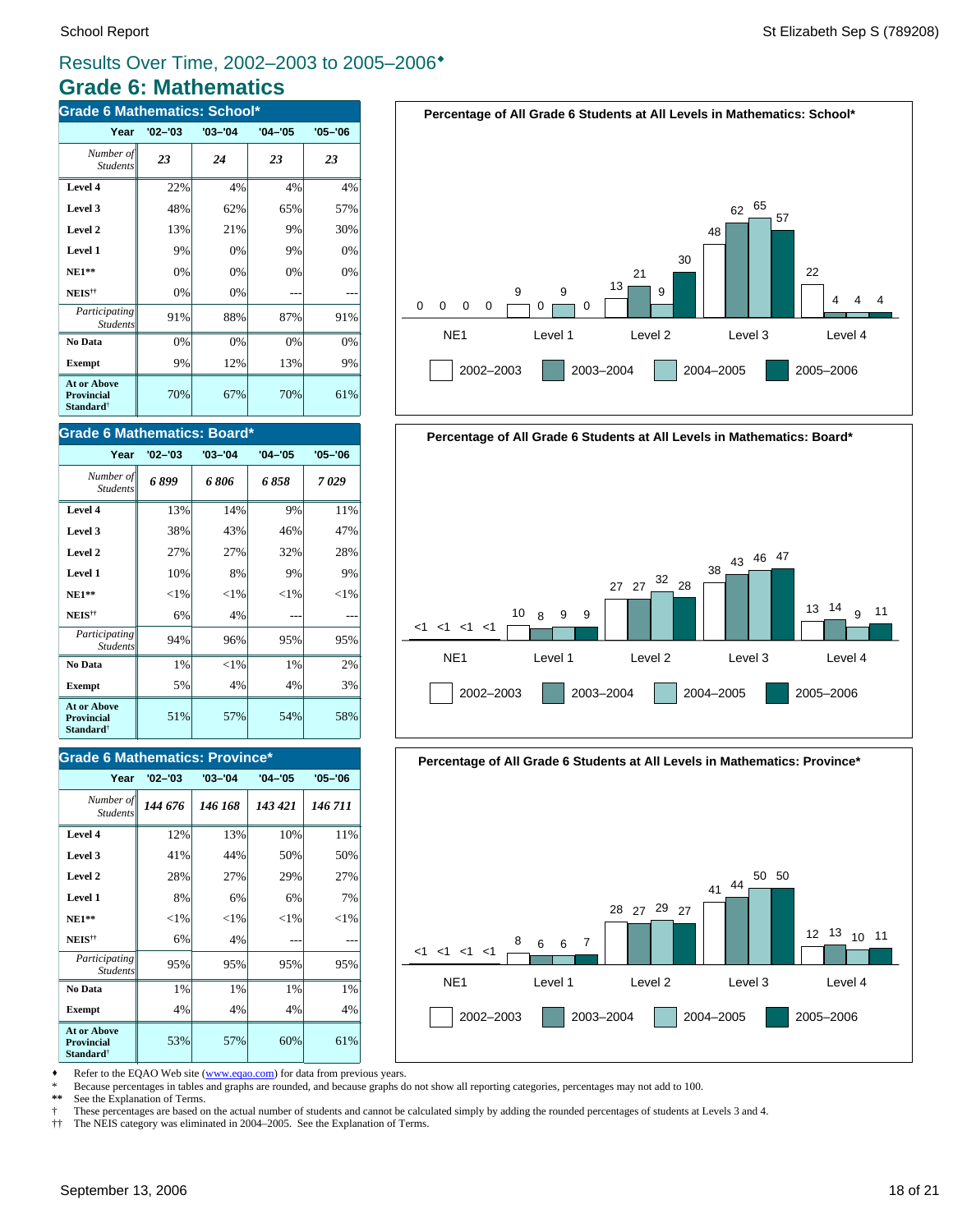|                              |               |                              |                                                            | RESULTS FOR ALL STUDENTS OVER TIME BY GENDEFT AT THIS SCHOOLTT                       |                        |  |
|------------------------------|---------------|------------------------------|------------------------------------------------------------|--------------------------------------------------------------------------------------|------------------------|--|
|                              |               |                              |                                                            | Percentage of Students At or Above the Provincial Standard (Levels 3 and 4): Grade 3 |                        |  |
|                              | 2001-2002     | 2002-2003                    | 2003-2004                                                  | 2004-2005                                                                            | 2005-2006              |  |
|                              |               |                              |                                                            |                                                                                      |                        |  |
|                              |               |                              |                                                            |                                                                                      |                        |  |
| <b>READING</b>               |               |                              |                                                            |                                                                                      |                        |  |
|                              |               |                              |                                                            |                                                                                      |                        |  |
|                              | $N/R$ $N/R$   | N/R N/R                      | $N/R$ $N/R$                                                | N/R N/R                                                                              | $N/R$ $N/R$            |  |
|                              |               |                              |                                                            |                                                                                      |                        |  |
|                              |               |                              |                                                            |                                                                                      |                        |  |
| <b>WRITING</b>               |               |                              |                                                            |                                                                                      |                        |  |
|                              | $N/R$ $N/R$   | N/R N/R                      | $N/R$ $N/R$                                                | $N/R$ $N/R$                                                                          | $N/R$ $N/R$            |  |
|                              |               |                              |                                                            |                                                                                      |                        |  |
|                              |               |                              |                                                            |                                                                                      |                        |  |
| <b>MATHEMATICS</b>           |               |                              |                                                            |                                                                                      |                        |  |
|                              |               |                              |                                                            |                                                                                      |                        |  |
|                              | $N/R$ $N/R$   | $N/R$ $N/R$                  | $N/R$ $N/R$                                                | $N/R$ $N/R$                                                                          | $N/R$ $N/R$            |  |
|                              |               |                              |                                                            |                                                                                      |                        |  |
|                              |               | <b>Female</b>                | <b>Male</b>                                                |                                                                                      |                        |  |
|                              |               |                              |                                                            |                                                                                      |                        |  |
| 2001-2002                    | 2002-2003     |                              | Total Number of Grade 3 Students <sup>†</sup><br>2003-2004 | 2004-2005                                                                            | 2005-2006              |  |
| <b>Female</b><br><b>Male</b> | <b>Female</b> | <b>Male</b><br><b>Female</b> | <b>Male</b>                                                | <b>Female</b><br><b>Male</b>                                                         | Female<br><b>Male</b>  |  |
| 13<br>School<br>$\pmb{9}$    | $\bm{6}$      | 13<br>18                     | 8                                                          | 11<br>$17$                                                                           | 11<br>$\boldsymbol{9}$ |  |

† Includes only students for whom gender data were available.

†† Refer to the board report for results for the board and to the provincial report for results for the province.

ı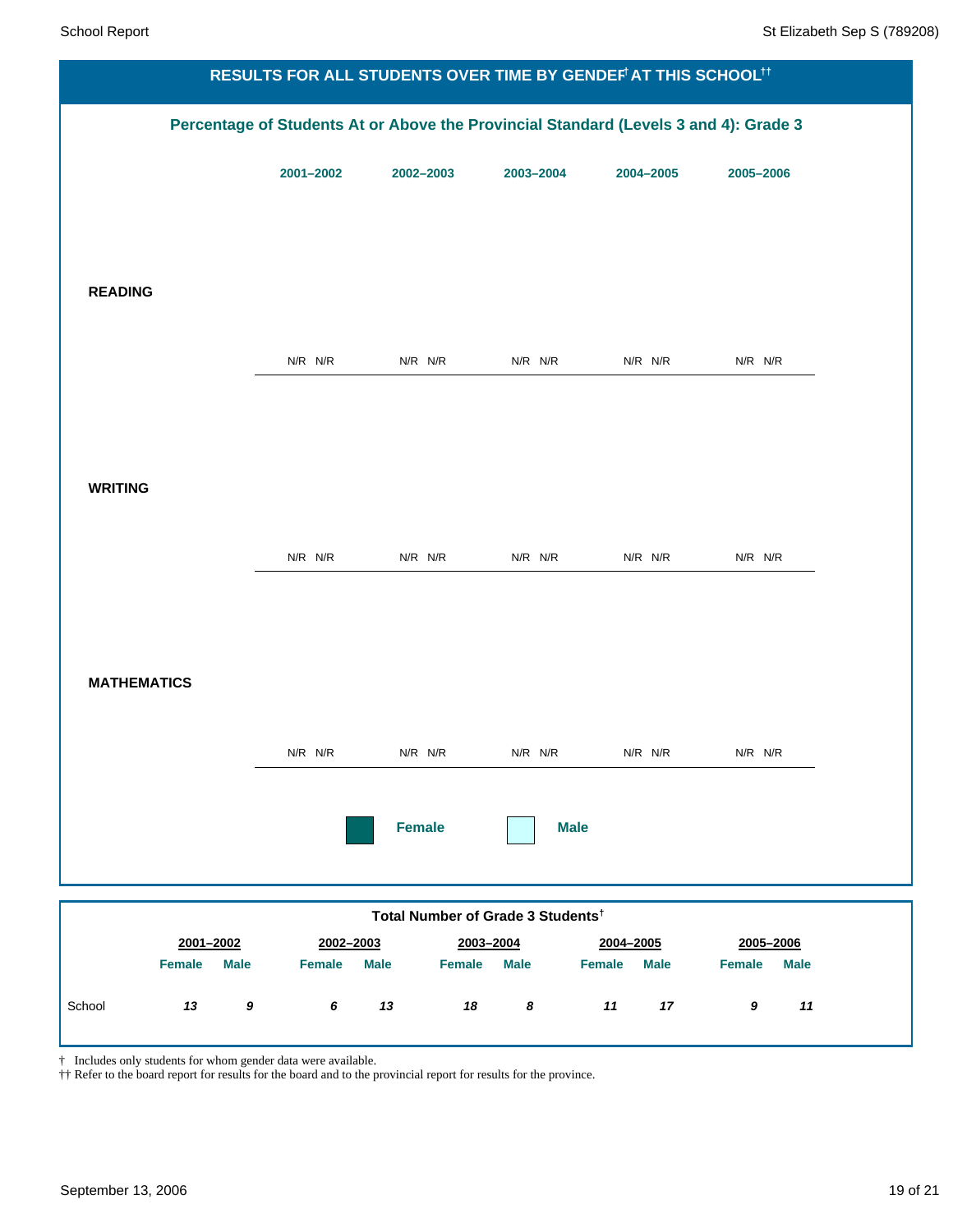|                              |             |                              |                                                            | RESULTS FOR ALL STUDENTS OVER TIME BY GENDEFT AT THIS SCHOOLTT                       |                              |  |
|------------------------------|-------------|------------------------------|------------------------------------------------------------|--------------------------------------------------------------------------------------|------------------------------|--|
|                              |             |                              |                                                            | Percentage of Students At or Above the Provincial Standard (Levels 3 and 4): Grade 6 |                              |  |
|                              | 2001-2002   | 2002-2003                    | 2003-2004                                                  | 2004-2005                                                                            | 2005-2006                    |  |
|                              |             |                              |                                                            |                                                                                      |                              |  |
|                              |             |                              |                                                            |                                                                                      |                              |  |
| <b>READING</b>               |             |                              |                                                            |                                                                                      |                              |  |
|                              |             |                              |                                                            |                                                                                      |                              |  |
|                              | $N/R$ $N/R$ | N/R N/R                      | $N/R$ $N/R$                                                | N/R N/R                                                                              | $N/R$ $N/R$                  |  |
|                              |             |                              |                                                            |                                                                                      |                              |  |
|                              |             |                              |                                                            |                                                                                      |                              |  |
| <b>WRITING</b>               |             |                              |                                                            |                                                                                      |                              |  |
|                              | $N/R$ $N/R$ | N/R N/R                      | $N/R$ $N/R$                                                | $N/R$ $N/R$                                                                          | $N/R$ $N/R$                  |  |
|                              |             |                              |                                                            |                                                                                      |                              |  |
|                              |             |                              |                                                            |                                                                                      |                              |  |
| <b>MATHEMATICS</b>           |             |                              |                                                            |                                                                                      |                              |  |
|                              |             |                              |                                                            |                                                                                      |                              |  |
|                              | $N/R$ $N/R$ | $N/R$ $N/R$                  | $N/R$ $N/R$                                                | $N/R$ $N/R$                                                                          | $N/R$ $N/R$                  |  |
|                              |             |                              |                                                            |                                                                                      |                              |  |
|                              |             | <b>Female</b>                | <b>Male</b>                                                |                                                                                      |                              |  |
|                              |             |                              |                                                            |                                                                                      |                              |  |
| 2001-2002                    | 2002-2003   |                              | Total Number of Grade 6 Students <sup>t</sup><br>2003-2004 | 2004-2005                                                                            | 2005-2006                    |  |
| <b>Female</b><br><b>Male</b> | Female      | <b>Male</b><br><b>Female</b> | <b>Male</b>                                                | <b>Female</b><br><b>Male</b>                                                         | <b>Female</b><br><b>Male</b> |  |
| 11<br>School<br>10           | 12          | 11<br>$\pmb{8}$              | 13                                                         | $15\,$<br>$\pmb{8}$                                                                  | 10<br>13                     |  |

† Includes only students for whom gender data were available.

†† Refer to the board report for results for the board and to the provincial report for results for the province.

ı